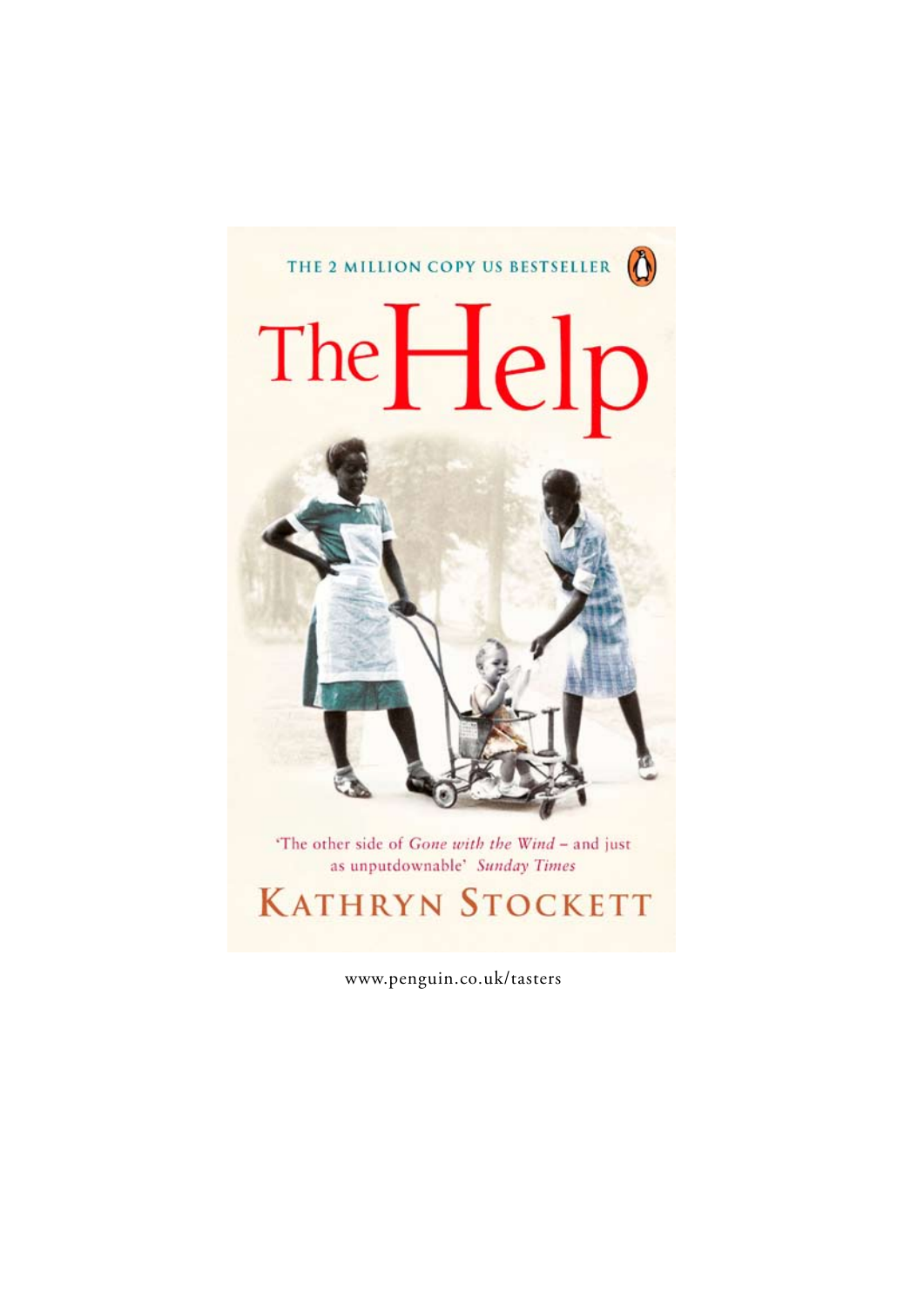## The Help by Katheryn Stockett

Copyright © Katheryn Stockett, 2009

All rights reserved

# $\left(\bigwedge\limits^{\infty}\right)$

Penguin Books Ltd

This is a limited extract from The Help

To find out more please visit www.penguin.co.uk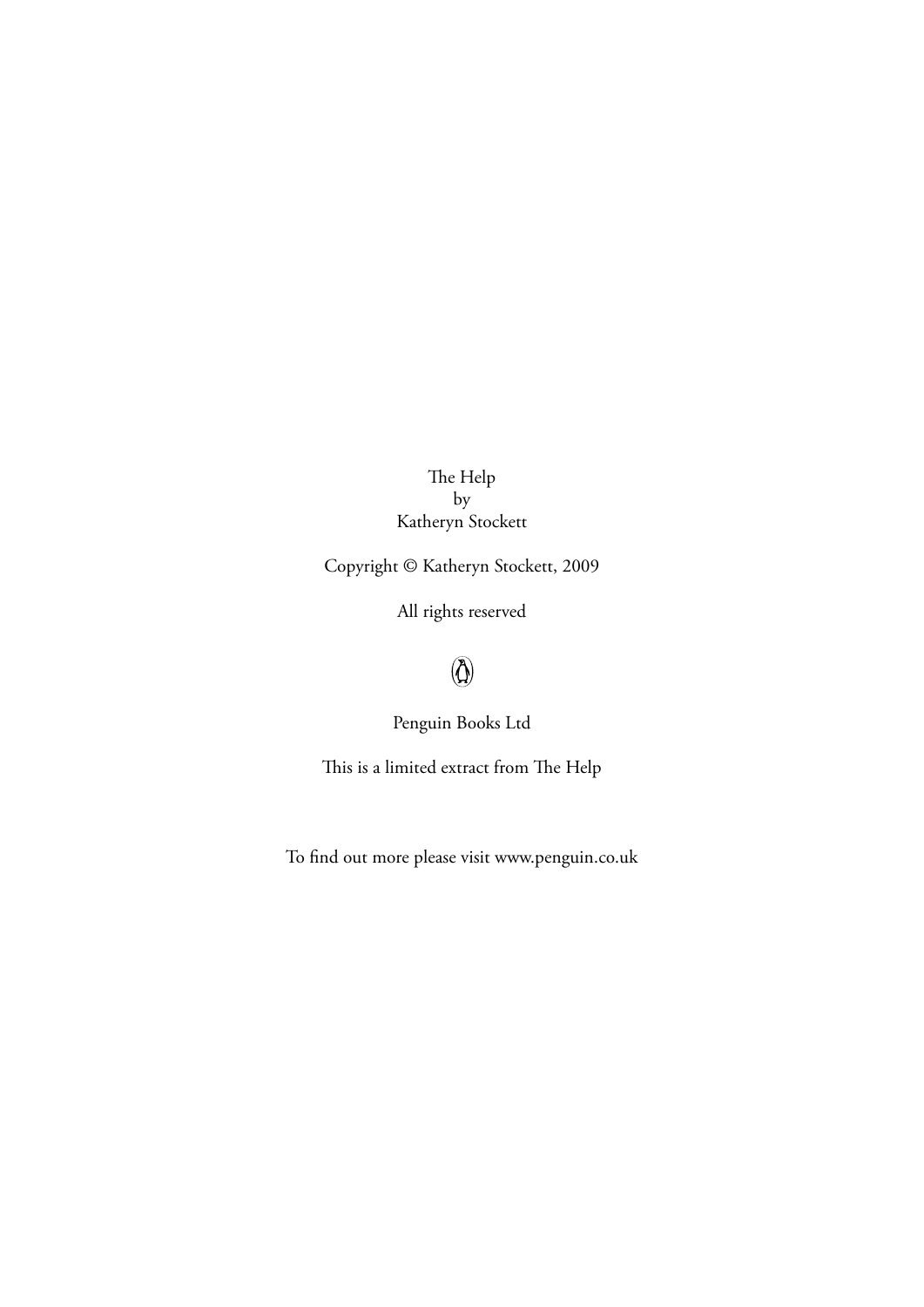# **AIBILEEN**

### chapter 1

#### *August 1962*

Mae Mobley was born on a early Sunday morning in August, 1960.  $\perp$ A church baby we like to call it. Taking care a white babies, that's what I do, along with all the cooking and the cleaning. I done raised seventeen kids in my lifetime. I know how to get them babies to sleep, stop crying, and go in the toilet bowl before they mamas even get out a bed in the morning.

But I ain't never seen a baby yell like Mae Mobley Leefolt. First day I walk in the door, there she be, red-hot and hollering with the colic, fighting that bottle like it's a rotten turnip. Miss Leefolt, she look terrified a her own child. "What am I doing wrong? Why can't I stop it?"

*It?* That was my first hint: something is wrong with this situation.

So I took that pink, screaming baby in my arms. Bounced her on my hip to get the gas moving and it didn't take two minutes fore Baby Girl stopped her crying, got to smiling up at me like she do. But Miss Leefolt, she don't pick up her own baby for the rest a the day. I seen plenty a womens get the baby blues after they done birthing. I reckon I thought that's what it was.

Here's something about Miss Leefolt: she not just frowning all the time, she skinny. Her legs is so spindly, she look like she done growed em last week. Twenty-three years old and she lanky as a fourteen-year-old boy. Even her hair is thin, brown, see- through. She try to tease it up, but it only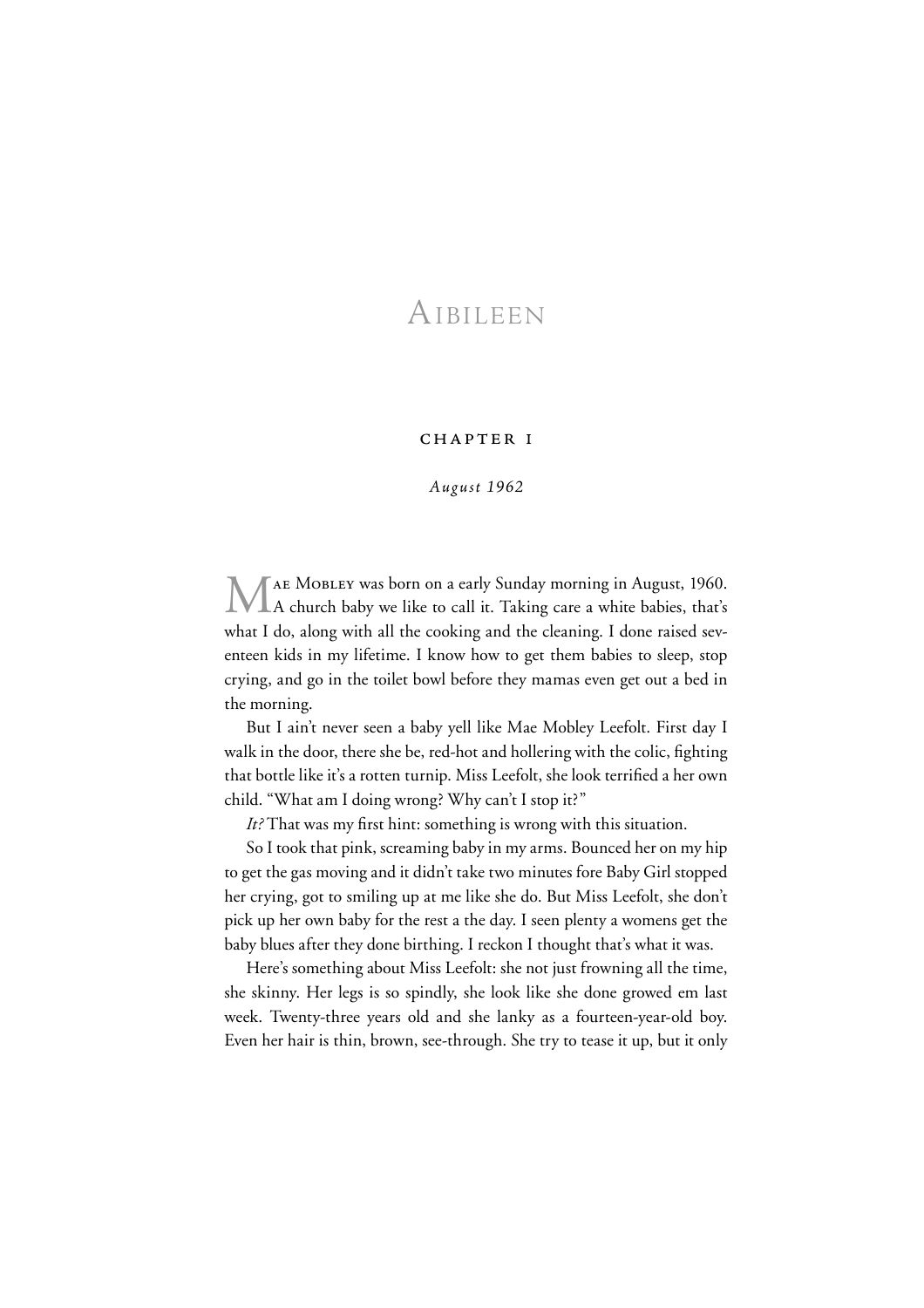make it look thinner. Her face be the same shape as that red devil on the redhot candy box, pointy chin and all. Fact, her whole body be so full a sharp knobs and corners, it's no wonder she can't soothe that baby. Babies like fat. Like to bury they face up in you armpit and go to sleep. They like big fat legs too. That I know.

By the time she a year old, Mae Mobley following me around everwhere I go. Five o'clock would come round and she'd be hanging on my Dr. Scholl shoe, dragging over the floor, crying like I weren't never coming back. Miss Leefolt, she'd narrow up her eyes at me like I done something wrong, unhitch that crying baby off my foot. I reckon that's the risk you run, letting somebody else raise you chilluns.

Mae Mobley two years old now. She got big brown eyes and honey- color curls. But the bald spot in the back of her hair kind a throw things off. She get the same wrinkle between her eyebrows when she worried, like her mama. They kind a favor except Mae Mobley so fat. She ain't gone be no beauty queen. I think it bother Miss Leefolt, but Mae Mobley my special baby.

I LOST MY OWN BOY, Treelore, right before I started waiting on Miss Leefolt. He was twenty-four years old. The best part of a person's life. It just wasn't enough time living in this world.

He had him a little apartment over on Foley Street. Seeing a real nice girl name Frances and I spec they was gone get married, but he was slow bout things like that. Not cause he looking for something better, just cause he the thinking kind. Wore big glasses and reading all the time. He even start writing his own book, bout being a colored man living and working in Mississippi. Law, that made me proud. But one night he working late at the Scanlon-Taylor mill, lugging two-by-fours to the truck, splinters slicing all the way through the glove. He too small for that kind a work, too skinny, but he needed the job. He was tired. It was raining. He slip off the loading dock, fell down on the drive. Tractor trailer didn't see him and crushed his lungs fore he could move. By the time I found out, he was dead.

That was the day my whole world went black. Air look black, sun look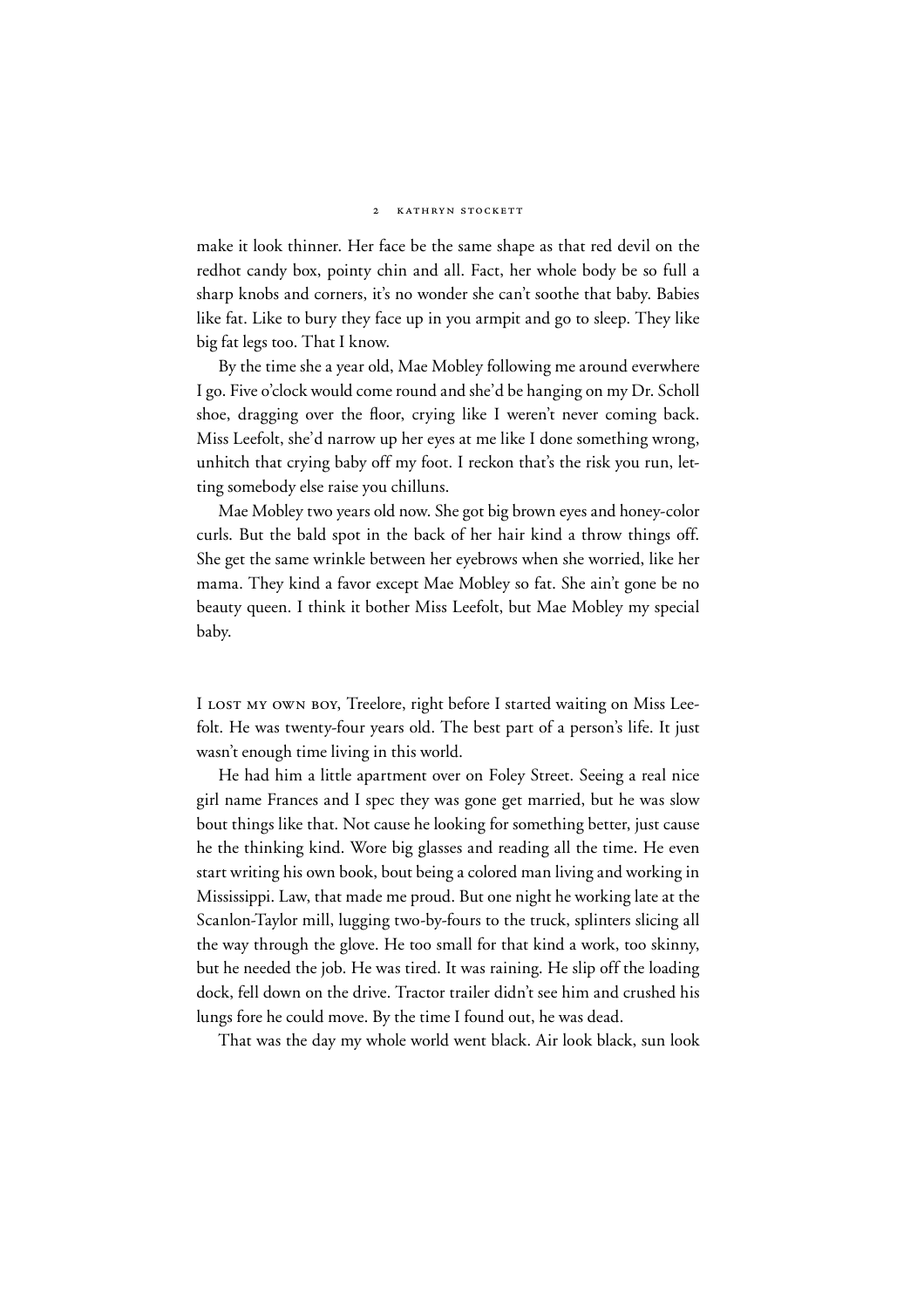black. I laid up in bed and stared at the black walls a my house. Minny came ever day to make sure I was still breathing, feed me food to keep me living. Took three months fore I even look out the window, see if the world still there. I was surprise to see the world didn't stop just cause my boy did.

Five months after the funeral, I lifted myself up out a bed. I put on my white uniform and put my little gold cross back around my neck and I went to wait on Miss Leefolt cause she just have her baby girl. But it weren't too long before I seen something in me had changed. A bitter seed was planted inside a me. And I just didn't feel so accepting anymore.

"GET THE HOUSE straightened up and then go on and fix some of that chicken salad now," say Miss Leefolt.

It's bridge club day. Every fourth Wednesday a the month. A course I already got everthing ready to go— made the chicken salad this morning, ironed the tablecloths yesterday. Miss Leefolt seen me at it too. She ain't but twenty- three years old and she like hearing herself tell me what to do.

She already got the blue dress on I ironed this morning, the one with *sixty five* pleats on the waist, so tiny I got to squint through my glasses to iron. I don't hate much in life, but me and that dress is *not* on good terms.

"And you make sure Mae Mobley's not coming in on us, now. I tell you, I am so burned up at her—tore up my good stationery into five thousand pieces and I've got fifteen thank-you notes for the Junior League to do ..."

I arrange the-this and the-that for her lady friends. Set out the good crystal, put the silver service out. Miss Leefolt don't put up no dinky card table like the other ladies do. We set at the dining room table. Put a cloth on top to cover the big L-shaped crack, move that red flower centerpiece to the sideboard to hide where the wood all scratched. Miss Leefolt, she like it fancy when she do a luncheon. Maybe she trying to make up for her house being small. They ain't rich folk, that I know. Rich folk don't try so hard.

I'm used to working for young couples, but I spec this is the smallest house I ever worked in. It's just the one story. Her and Mister Leefolt's room in the back be a fair size, but Baby Girl's room be tiny. The dining room and the regular living room kind a join up. Only two bathrooms, which is a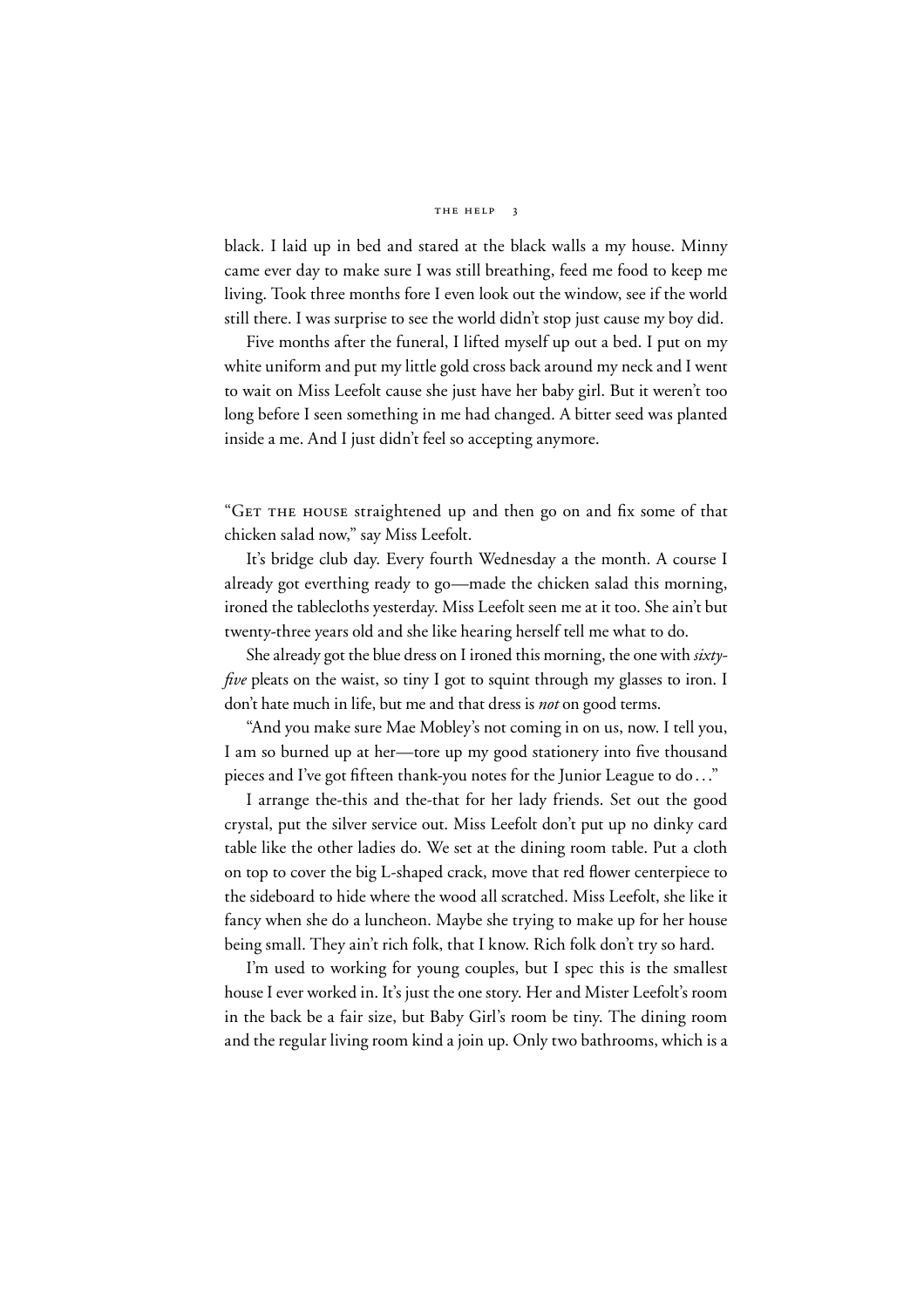relief cause I worked in houses where they was five or six. Take a whole day just to clean toilets. Miss Leefolt don't pay but ninety-five cents an hour, less than I been paid in years. But after Treelore died, I took what I could. Landlord wasn't gone wait much longer. And even though it's small, Miss Leefolt done the house up nice as she can. She pretty good with the sewing machine. Anything she can't buy new of, she just get her some blue material and sew it a cover.

The doorbell ring and I open it up.

"Hey, Aibileen," Miss Skeeter say, cause she the kind that speak to the help. "How you?"

"Hey, Miss Skeeter. I'm alright. Law, it's hot out there."

Miss Skeeter real tall and skinny. Her hair be yellow and cut short above her shoulders cause she get the frizz year round. She twenty- three or so, same as Miss Leefolt and the rest of em. She set her pocketbook on the chair, kind a itch around in her clothes a second. She wearing a white lace blouse buttoned up like a nun, flat shoes so I reckon she don't look any taller. Her blue skirt gaps open in the waist. Miss Skeeter always look like somebody else told her what to wear.

I hear Miss Hilly and her mama, Miss Walter, pull up the driveway and toot the horn. Miss Hilly don't live but ten feet away, but she always drive over. I let her in and she go right past me and I figure it's a good time to get Mae Mobley up from her nap.

Soon as I walk in her nursery, Mae Mobley smile at me, reach out her fat little arms.

"You already up, Baby Girl? Why you didn't holler for me?"

She laugh, dance a little happy jig waiting on me to get her out. I give her a good hug. I reckon she don't get too many good hugs like this after I go home. Ever so often, I come to work and find her bawling in her crib, Miss Leefolt busy on the sewing machine rolling her eyes like it's a stray cat stuck in the screen door. See, Miss Leefolt, she dress up nice ever day. Always got her makeup on, got a carport, double- door Frigidaire with the built-in icebox. You see her in the Jitney 14 grocery, you never think she go and leave her baby crying in her crib like that. But the help always know.

Today is a good day though. That girl just grins.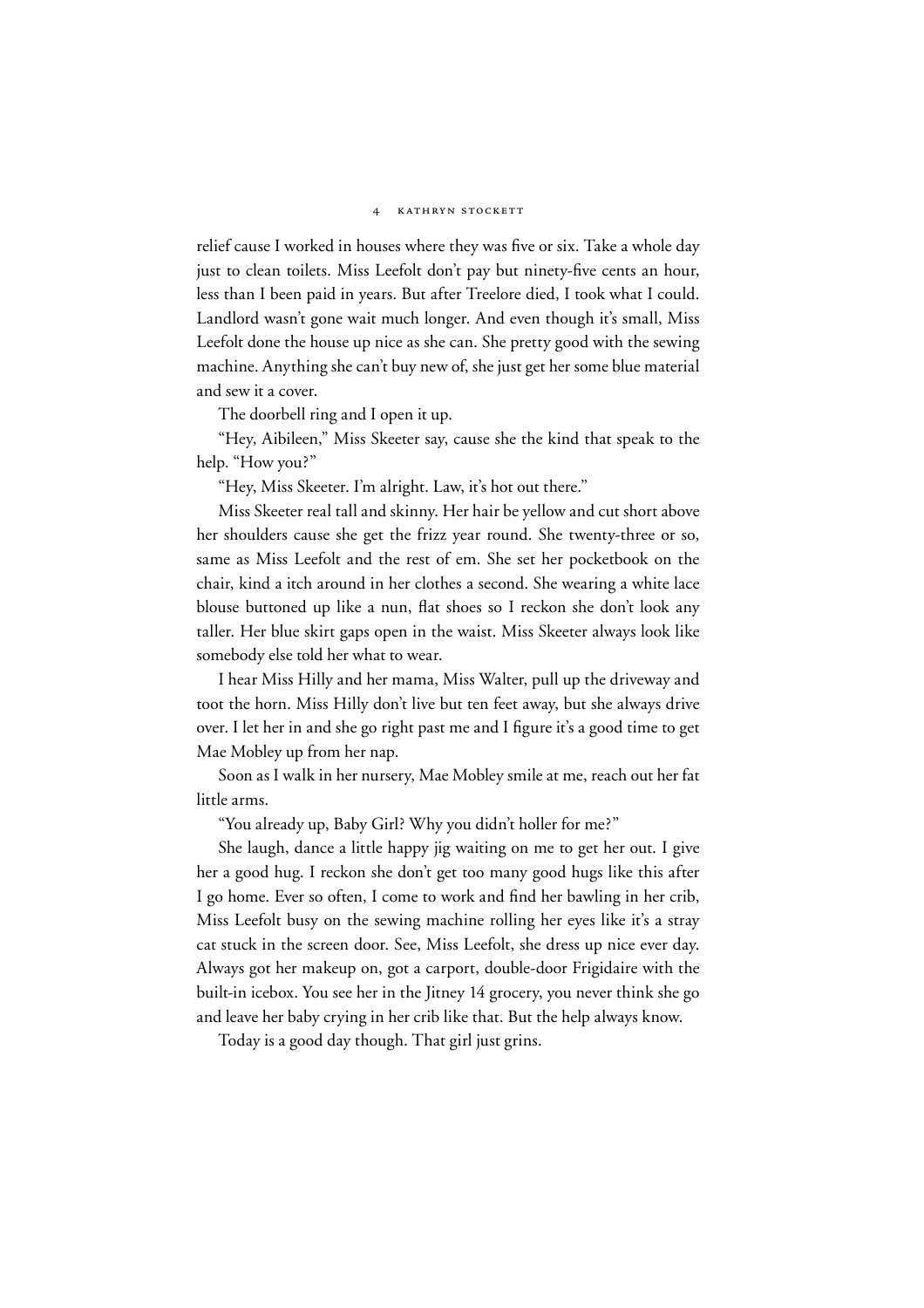I say, "Aibileen." She say, "Aib-ee." I say, "Love." She say, "Love." I say, "Mae Mobley."

She say, "Aib-ee." And then she laugh and laugh. She so tickled she talking and I got to say, it's about time. Treelore didn't say nothing till he two either. By the time he in third grade, though, he get to talking better than the President a the United States, coming home using words like *conjugation* and *parliamentary*. He get in junior high and we play this game where I give him a real simple word and he got to come up with a fancy one like it. I say *housecat*, he say *domesticized feline*, I say *mixer* and he say *motorized rotunda.* One day I say *Crisco.* He scratch his head. He just can't believe I done won the game with something simple as *Crisco*. Came to be a secret joke with us, meaning something you can't dress up no matter how you try. We start calling his daddy *Crisco* cause you can't fancy up a man done run off on his family. Plus he the greasiest no- count you ever known.

I tote Mae Mobley into the kitchen and put her in her high chair, thinking about two chores I need to finish today fore Miss Leefolt have a fit: separate the napkins that started to fray and straighten up the silver service in the cabinet. Law, I'm on have to do it while the ladies is here, I guess.

I take the tray a devil eggs out to the dining room. Miss Leefolt setting at the head and to her left be Miss Hilly Holbrook and Miss Hilly's mama, Miss Walter, who Miss Hilly don't treat with no respect. And then on Miss Leefolt's right be Miss Skeeter.

I make the egg rounds, starting with ole Miss Walter first cause she the elder. It's warm in here, but she got a thick brown sweater drooped around her shoulders. She scoop a egg up and near bout drop it cause she getting the palsy. Then I move over to Miss Hilly and she smile and take two. Miss Hilly got a round face and dark brown hair in the beehive. Her skin be olive color, with freckles and moles. She wear a lot a red plaid. And she getting heavy in the bottom. Today, since it's so hot, she wearing a red sleeveless dress with no waist to it. She one a those grown ladies that still dress like a little girl with big bows and matching hats and such. She ain't my favorite.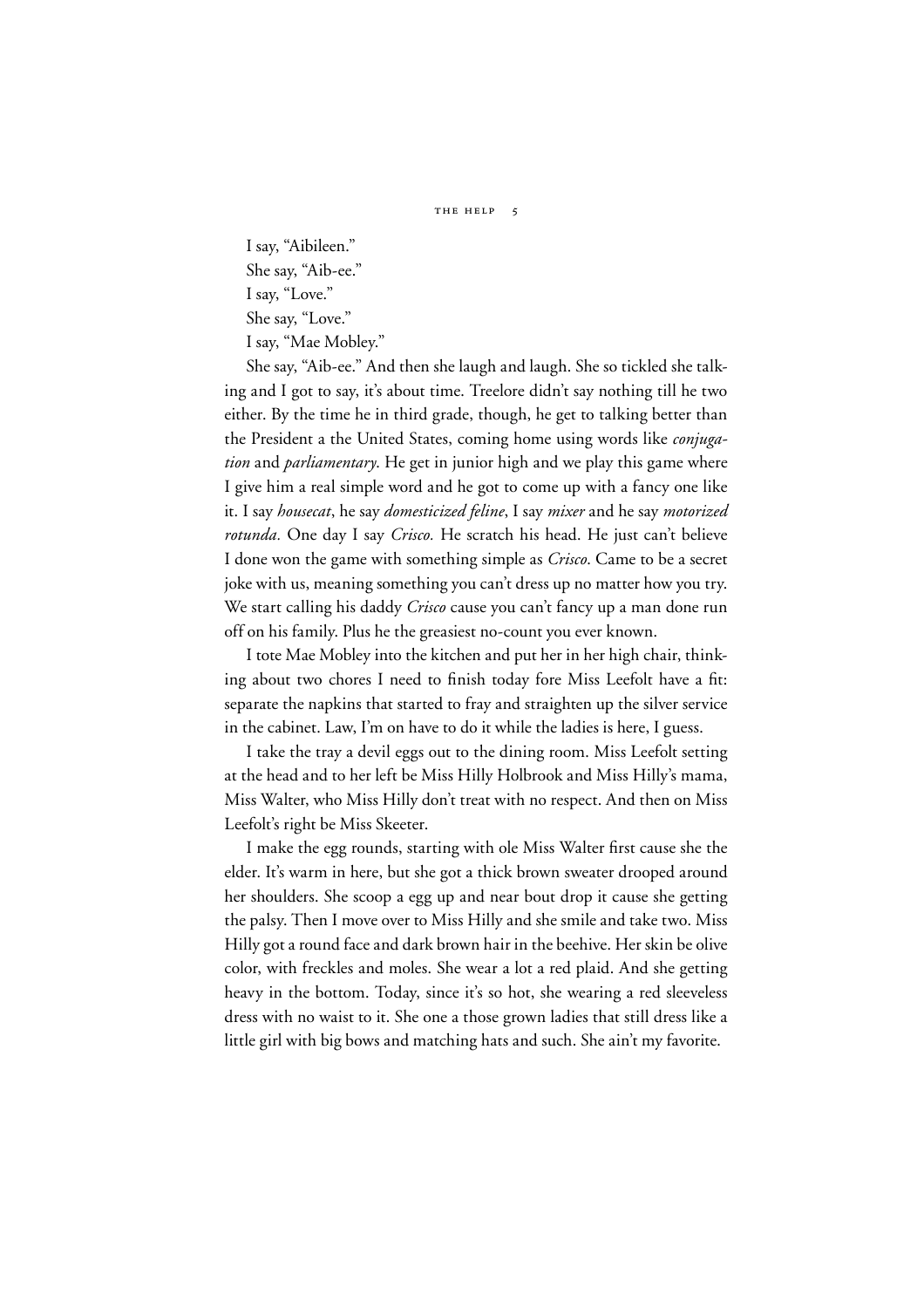I move over to Miss Skeeter, but she wrinkle her nose up at me and say, "No, thanks," cause she don't eat no eggs. I tell Miss Leefolt ever time she have the bridge club and she make me do them eggs anyways. She scared Miss Hilly be disappointed.

Finally, I do Miss Leefolt. She the hostess so she got to pick up her eggs last. And soon as I'm done, Miss Hilly say, "Don't mind if I do," and snatch herself two more eggs, which don't surprise me.

"Guess who I ran into at the beauty parlor?" Miss Hilly say to the ladies.

"Who's that?" ask Miss Leefolt.

"Celia Foote. And do you know what she asked me? If she could help with the Benefit this year."

"Good," Miss Skeeter say. "We need it."

"Not that bad, we don't. I told her, I said, 'Celia, you have to be a League member or a sustainer to participate.' What does she think the Jackson League is? Open rush?"

"Aren't we taking nonmembers this year? Since the Benefit's gotten so big?" Miss Skeeter ask.

"Well, yes," Miss Hilly say. "But I wasn't about to tell *her* that."

"I can't believe Johnny married a girl so tacky like she is," Miss Leefolt say and Miss Hilly nod. She start dealing out the bridge cards.

I spoon out the congealed salad and the ham sandwiches, can't help but listen to the chatter. Only three things them ladies talk about: they kids, they clothes, and they friends. I hear the word *Kennedy*, I know they ain't discussing no politic. They talking about what Miss Jackie done wore on the tee-vee.

When I get around to Miss Walter, she don't take but one little old half a sandwich for herself.

"Mama," Miss Hilly yell at Miss Walter, "Take another sandwich. You are skinny as a telephone pole." Miss Hilly look over at the rest a the table. "I keep telling her, if that Minny can't cook she needs to just go on and fire her."

My ears perk up at this. They talking bout the help. I'm best friends with Minny.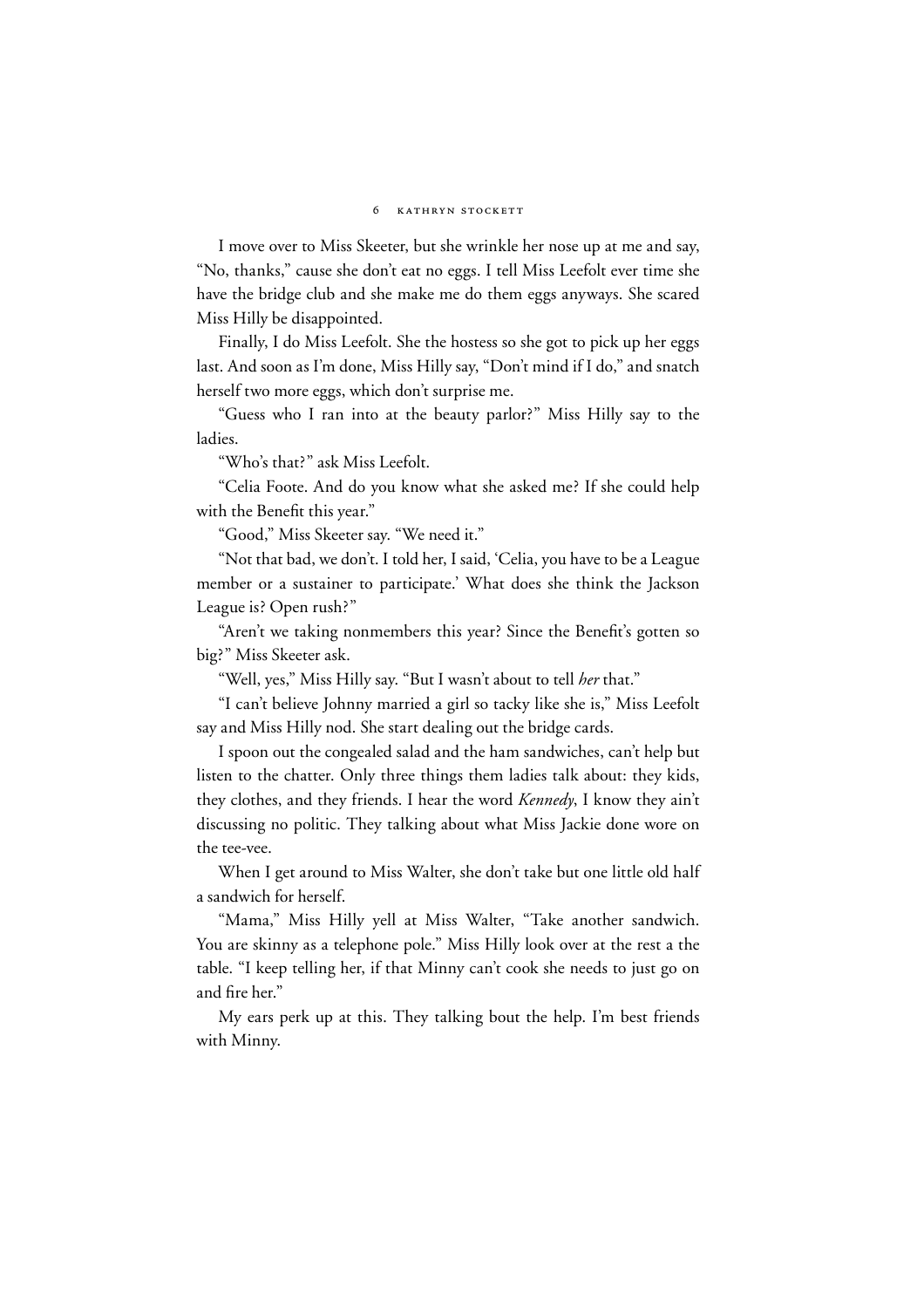"Minny cooks fine," say ole Miss Walter. "I'm just not so hungry like I used to be."

Minny near bout the best cook in Hinds County, maybe even all a Mississippi. The Junior League Benefit come around ever fall and they be wanting her to make ten caramel cakes to auction off. She ought a be the most sought-after help in the state. Problem is, Minny got a mouth on her. She always talking back. One day it be the white manager a the Jitney Jungle grocery, next day it be her husband, and ever day it's gone be the white lady she waiting on. The only reason she waiting on Miss Walter so long is Miss Walter be deaf as a doe-nob.

"I think you're malnutritioned, Mama," holler Miss Hilly. "That Minny isn't feeding you so that she can steal every last heirloom I have left." Miss Hilly huff out a her chair. "I'm going to the powder room. Y'all watch her in case she collapses dead of hunger."

When Miss Hilly gone, Miss Walter say real low, "I bet you'd love that." Everbody act like they didn't hear. I better call Minny tonight, tell her what Miss Hilly said.

In the kitchen, Baby Girl's up in her high chair, got purple juice all over her face. Soon as I walk in, she smile. She don't make no fuss being in here by herself, but I hate to leave her too long. I know she stare at that door real quiet till I come back.

I pat her little soft head and go back out to pour the ice tea. Miss Hilly's back in her chair looking all bowed up about something else now.

"Oh Hilly, I wish you'd use the guest bathroom," say Miss Leefolt, rearranging her cards. "Aibileen doesn't clean in the back until after lunch."

Hilly raise her chin up. Then she give one a her "ah-hem's." She got this way a clearing her throat real delicate-like that get everbody's attention without they even knowing she made em do it.

"But the guest bathroom's where the help goes," Miss Hilly say.

Nobody says anything for a second. Then Miss Walter nod, like she explaining it all. "She's upset cause the Nigra uses the inside bathroom and so do we."

Law, not this mess again. They all look over at me straightening the silver drawer in the sideboard and I know it's time for me to leave. But before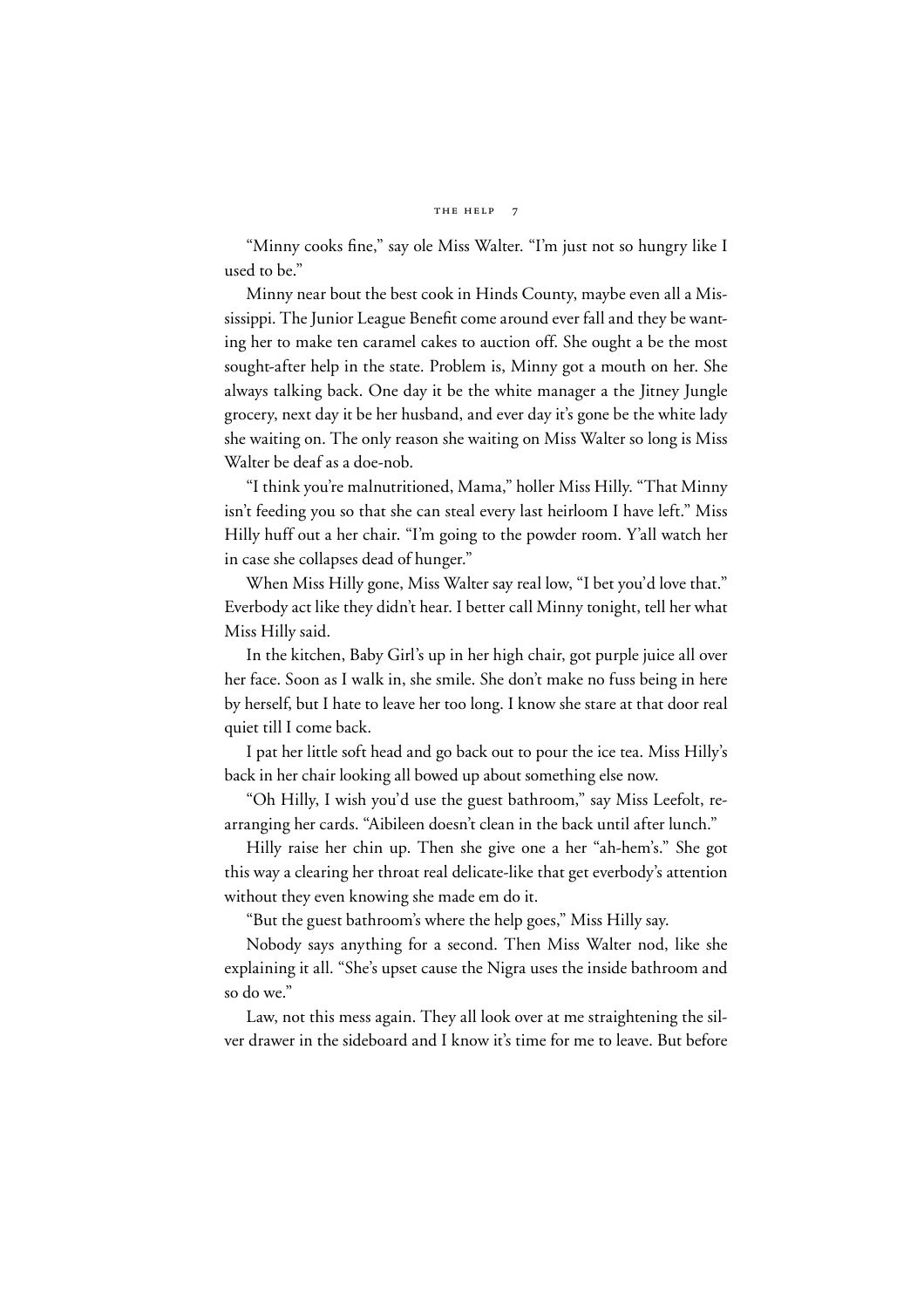I can get the last spoon in there, Miss Leefolt give me the look, say, "Go get some more tea, Aibileen."

I go like she tell me to, even though they cups is full to the rim.

I stand around the kitchen a minute but I ain't got nothing left to do in there. I need to be in the dining room so I can finish my silver straightening. And I still got the napkin cabinet to sort through today but it's in the hall, right outside where they setting. I don't want a stay late just cause Miss Leefolt playing cards.

I wait a few minutes, wipe a counter. Give Baby Girl more ham and she gobble it up. Finally, I slip out to the hall, pray nobody see me.

All four of em got a cigarette in one hand, they cards in the other. "Elizabeth, if you had the choice," I hear Miss Hilly say, "wouldn't you rather them take their business outside?"

Real quiet, I open the napkin drawer, more concerned about Miss Leefolt seeing me than what they saying. This talk ain't news to me. Everwhere in town they got a colored bathroom, and most the houses do too. But I look over and Miss Skeeter's watching me and I freeze, thinking I'm about to get in trouble.

"I bid one heart," Miss Walter say.

"I don't know," Miss Leefolt say, frowning at her cards, "With Raleigh starting his own business and tax season not for six months . . . things are real tight for us right now."

Miss Hilly talk slow, like she spreading icing on a cake. "You just tell Raleigh every penny he spends on that bathroom he'll get back when y'all sell this house." She nod like she agreeing with herself. "All these houses they're building without maid's quarters? It's just plain dangerous. Everybody knows they carry different kinds of diseases than we do. I double."

I pick up a stack a napkins. I don't know why, but all a sudden I want a hear what Miss Leefolt gone say to this. She my boss. I guess everbody wonder what they boss think a them.

"It would be nice," Miss Leefolt say, taking a little puff a her cigarette, "not having her use the one in the house. I bid three spades."

"That's exactly why I've designed the Home Help Sanitation Initiative," Miss Hilly say. "As a disease-preventative measure."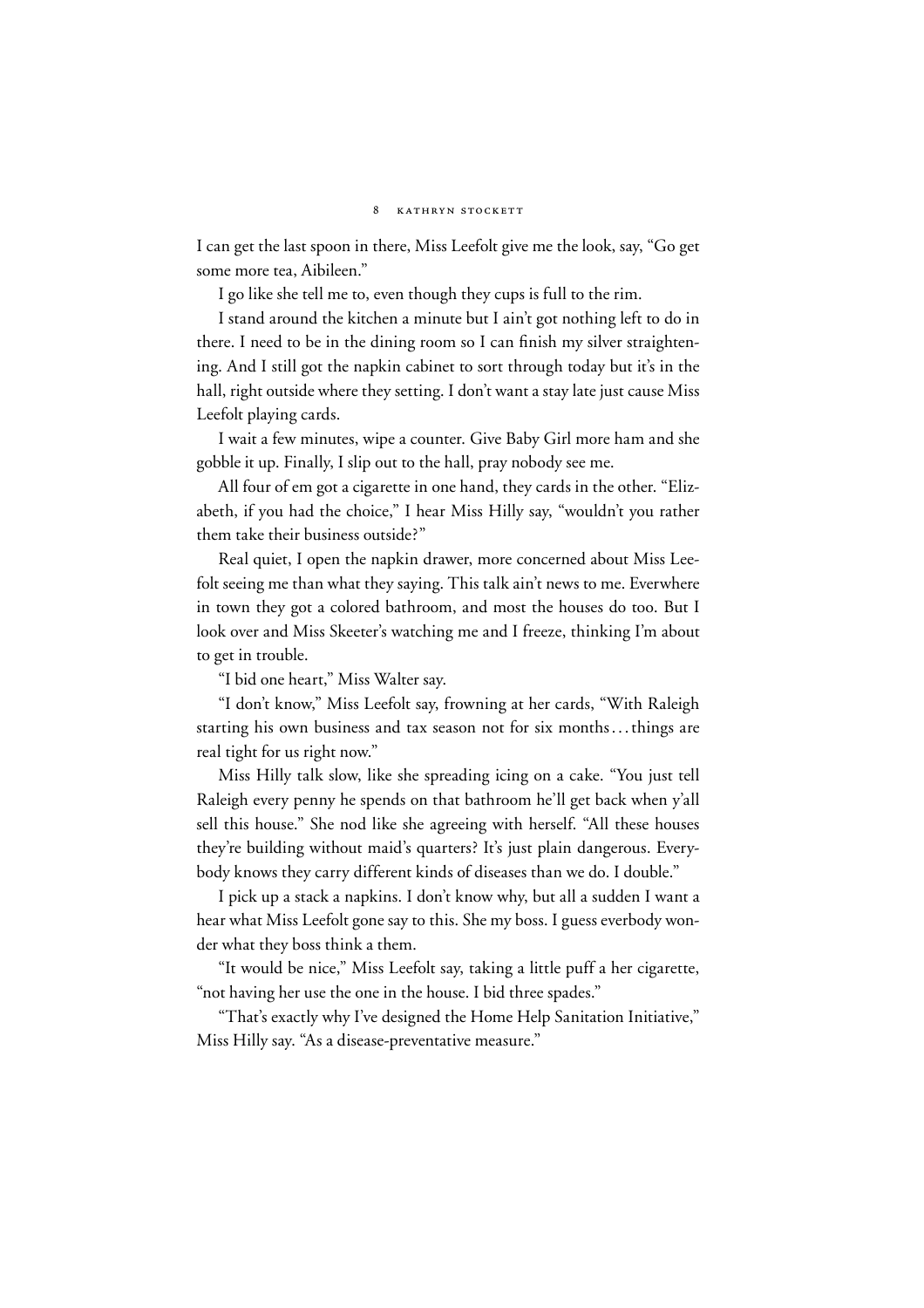I'm surprised by how tight my throat get. It's a shame I learned to keep down a long time ago.

Miss Skeeter look real confused. "The Home . . . the what?"

"A bill that requires every white home to have a separate bathroom for the colored help. I've even notified the surgeon general of Mississippi to see if he'll endorse the idea. I pass."

Miss Skeeter, she frowning at Miss Hilly. She set her cards down faceup and say real matter-a-fact, "Maybe we ought to just build you a bathroom outside, Hilly."

And Law, do that room get quiet.

Miss Hilly say, "I don't think you ought to be joking around about the colored situation. Not if you want to stay on as editor of the League, Skeeter Phelan."

Miss Skeeter kind a laugh, but I can tell she don't think it's funny. "What, you'd . . . kick me out? For disagreeing with you?"

Miss Hilly raise a eyebrow. "I will do whatever I have to do to protect our town. Your lead, Mama."

I go in the kitchen and don't come out again till I hear the door close after Miss Hilly's behind.

WHEN I KNOW MISS HILLY GONE, I put Mae Mobley in her playpen, drag the garbage bin out to the street cause the truck's coming by today. At the top a the driveway, Miss Hilly and her crazy mama near bout back over me in they car, then yell out all friendly how sorry they is. I walk in the house, glad I ain't got two new broken legs.

When I go in the kitchen, Miss Skeeter's in there. She leaning against the counter, got a serious look on her face, even more serious than usual. "Hey, Miss Skeeter. I get you something?"

She glance out at the drive where Miss Leefolt's talking to Miss Hilly through her car window. "No, I'm just . . . waiting."

I dry a tray with a towel. When I sneak a look over, she's still got her worried eyes on that window. She don't look like other ladies, being she so tall. She got real high cheekbones. Blue eyes that turn down, giving her a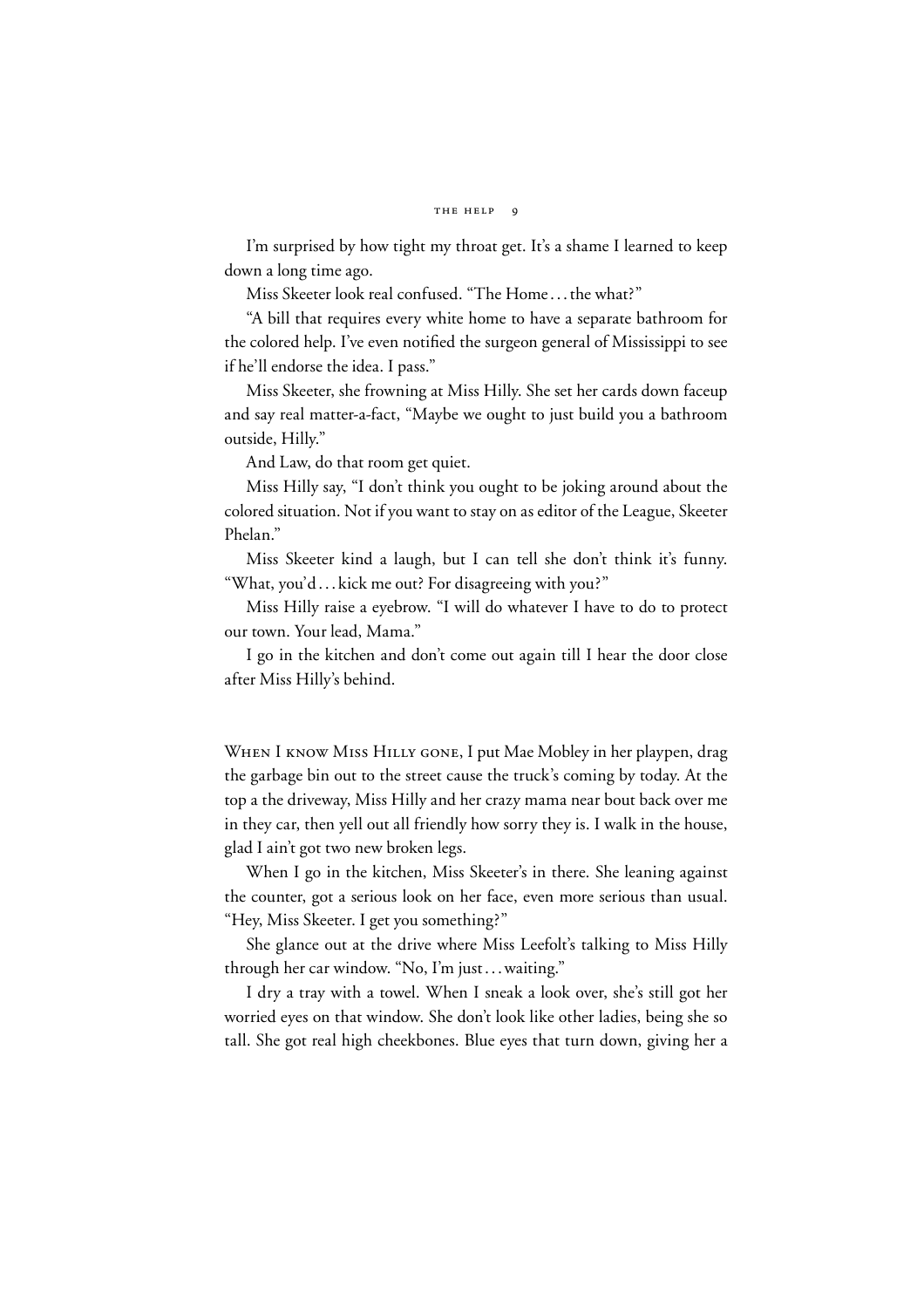shy way about her. It's quiet, except for the little radio on the counter, playing the gospel station. I wish she'd go on out a here.

"Is that Preacher Green's sermon you're playing on the radio?" she ask.

"Yes ma'am, it is."

Miss Skeeter kind a smile. "That reminds me so much of my maid growing up."

"Oh I knew Constantine," I say.

Miss Skeeter move her eyes from the window to me. "She raised me, did you know that?"

I nod, wishing I hadn't said nothing. I know too much about that situation.

"I've been trying to get an address for her family in Chicago," she say, "but nobody can tell me anything."

"I don't have it either, ma'am."

Miss Skeeter move her eyes back to the window, on Miss Hilly's Buick. She shake her head, just a little. "Aibileen, that talk in there . . . Hilly's talk, I mean . . ."

I pick up a coffee cup, start drying it real good with my cloth.

"Do you ever wish you could . . . change things?" she asks.

And I can't help myself. I look at her head on. Cause that's one a the stupidest questions I ever heard. She got a confused, disgusted look on her face, like she done salted her coffee instead a sugared it.

I turn back to my washing, so she don't see me rolling my eyes. "Oh no, ma'am, everthing's fine."

"But that talk in there, about the *bathroom*— " and smack on that word, Miss Leefolt walk in the kitchen.

"Oh, there you are, Skeeter." She look at us both kind a funny. "I'm sorry, did I... interrupt something?" We both stand there, wondering what she might a heard.

"I have to run," Miss Skeeter says. "See you tomorrow, Elizabeth." She open the back door, say, "Thanks, Aibileen, for lunch," and she gone.

I go in the dining room, start clearing the bridge table. And just like I knew she would, Miss Leefolt come in behind me wearing her upset smile. Her neck's sticking out like she fixing to ask me something. She don't like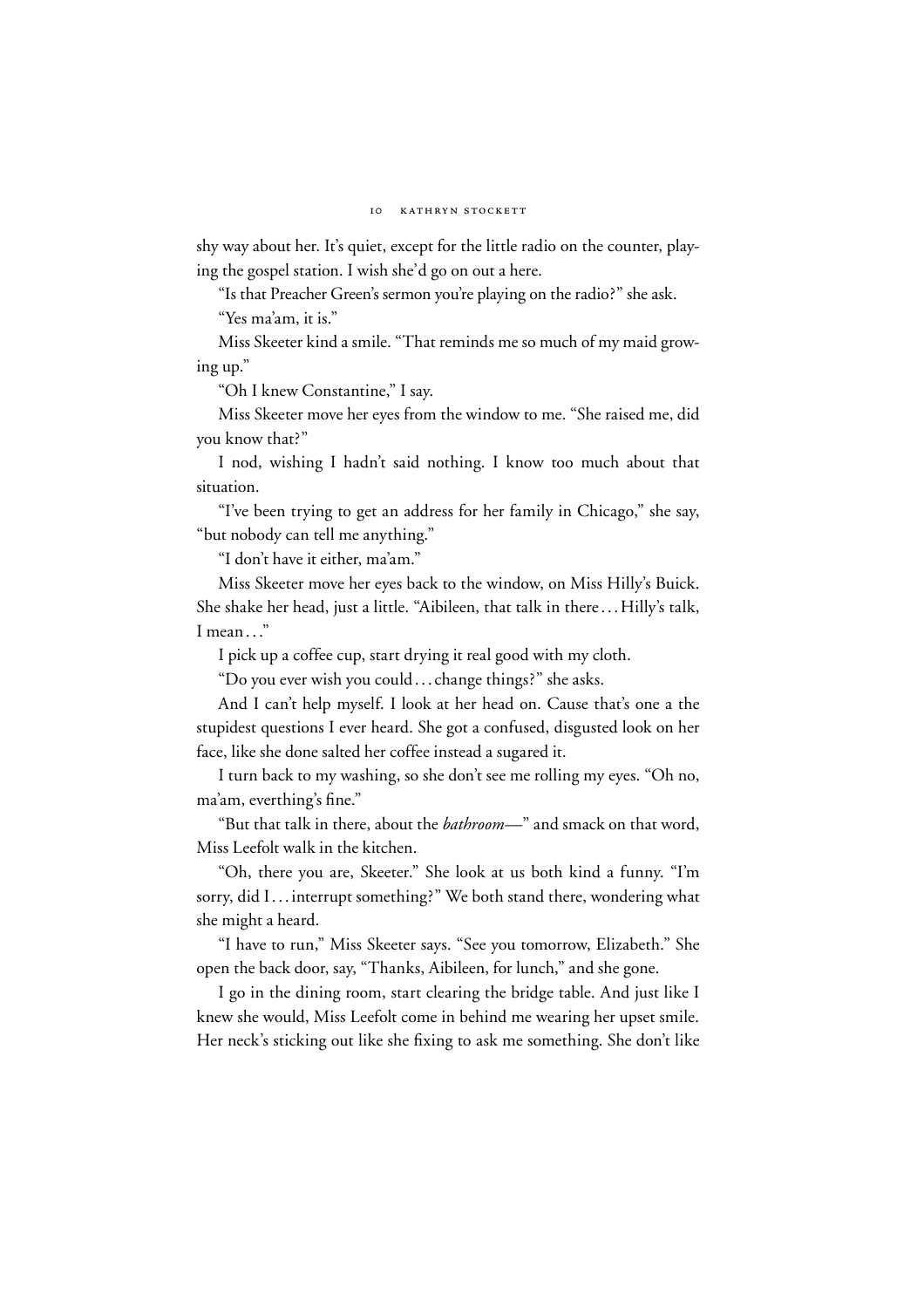me talking to her friends when she ain't around, never has. Always wanting to know what we saying. I go right on past her into the kitchen. I put Baby Girl in her high chair and start cleaning the oven.

Miss Leefolt follow me in there, eyeball a bucket a Crisco, put it down. Baby Girl hold her arms out for her mama to pick her up, but Miss Leefolt open a cabinet, act like she don't see. Then she slam it close, open another one. Finally she just stand there. I'm down on my hands and knees. Pretty soon my head's so far in that oven I look like I'm trying to gas myself.

"You and Miss Skeeter looked like you were talking awful serious about something."

"No ma'am, she just . . . asking do I want some old clothes," I say and it sound like I'm down in a well-hole. Grease already working itself up my arms. Smell like a underarm in here. Don't take no time fore sweat's running down my nose and ever time I scratch at it, I get a plug a crud on my face. Got to be the worst place in the world, inside a oven. You in here, you either cleaning or you getting cooked. Tonight I just know I'm on have that dream I'm stuck inside and the gas gets turned on. But I keep my head in that awful place cause I'd rather be anywhere sides answering Miss Leefolt's questions about what Miss Skeeter was trying to say to me. Asking do I want to *change* things.

After while, Miss Leefolt huff and go out to the carport. I figure she looking at where she gone build me my new colored bathroom.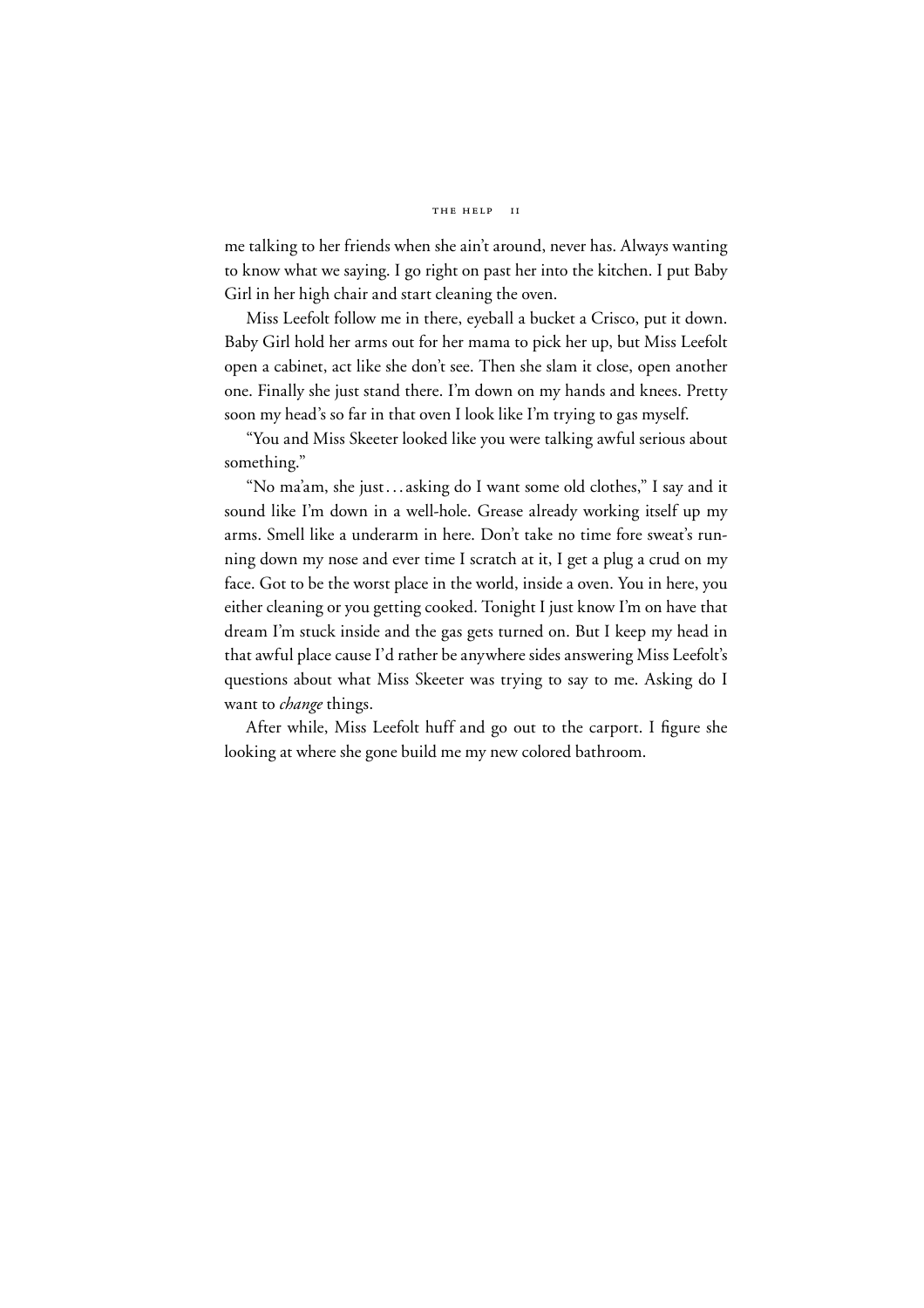### chapter 2

V OU'D NEVER KNOW IT living here, but Jackson, Mississippi, be filled with two hundred thousand peoples. I see them numbers in the paper and I got to wonder, where do them peoples live? Underground? Cause I know just about everbody on my side a the bridge and plenty a white families too, and that sure don't add up to be no two hundred thousand.

Six days a week, I take the bus across the Woodrow Wilson Bridge to where Miss Leefolt and all her white friends live, in a neighborhood call Belhaven. Right next to Belhaven be the downtown and the state capital. Capitol building is real big, pretty on the outside but I never been in it. I wonder what they pay to clean that place.

Down the road from Belhaven is white Woodland Hills, then Sherwood Forest, which is miles a big live oaks with the moss hanging down. Nobody living in it yet, but it's there for when the white folks is ready to move somewhere else new. Then it's the country, out where Miss Skeeter live on the Longleaf cotton plantation. She don't know it, but I picked cotton out there in 1931, during the Depression, when we didn't have nothing to eat but state cheese.

So Jackson's just one white neighborhood after the next and more springing up down the road. But the colored part a town, we one big anthill, surrounded by state land that ain't for sale. As our numbers get bigger, we can't spread out. Our part a town just gets thicker.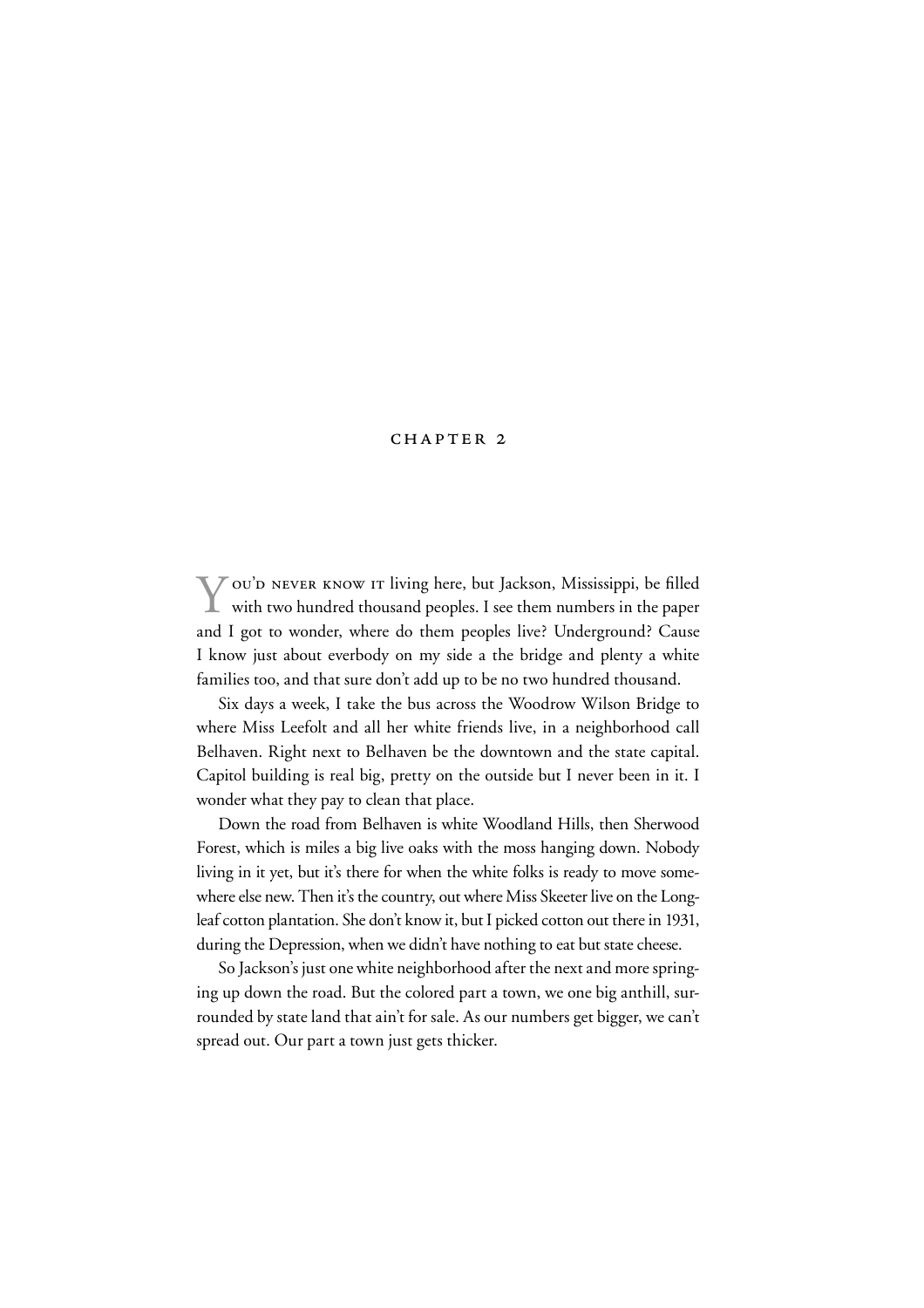I get on the number six bus that afternoon, which goes from Belhaven to Farish Street. The bus today is nothing but maids heading home in our white uniforms. We all chatting and smiling at each other like we own it— not cause we mind if they's white people on here, we sit anywhere we want to now thanks to Miss Parks—just cause it's a friendly feeling.

I spot Minny in the back center seat. Minny short and big, got shiny black curls. She setting with her legs splayed, her thick arms crossed. She seventeen years younger than I am. Minny could probably lift this bus up over her head if she wanted to. Old lady like me's lucky to have her as a friend.

I take the seat in front a her, turn around and listen. Everbody like to listen to Minny.

". . . so I said, Miss Walters, the world don't want a see your naked white behind any more than they want a see my black one. Now, get in this house and put your underpants and some clothes on."

"On the front porch? Naked?" Kiki Brown ask.

"Her behind hanging to her knees."

The bus is laughing and chuckling and shaking they heads.

"Law, that woman crazy," Kiki say. "I don't know how you always seem to get the crazy ones, Minny."

"Oh, like your Miss Patterson ain't?" Minny say to Kiki. "Shoot, she call the roll a the crazy lady club." The whole bus be laughing now cause Minny don't like nobody talking bad about her white lady except herself. That's her job and she own the rights.

The bus cross the bridge and make the first stop in the colored neighborhood. A dozen or so maids get off. I go set in the open seat next to Minny. She smile, bump me hello with her elbow. Then she relax back in her seat cause she don't have to put on no show for me.

"How you doing? You have to iron pleats this morning?"

I laugh, nod my head. "Took me a hour and a half."

"What you feed Miss Walters at bridge club today? I worked all morning making that fool a caramel cake and then she wouldn't eat a crumb."

That makes me remember what Miss Hilly say at the table today. Any other white lady and no one would care, but we'd all want a know if Miss Hilly after us. I just don't know how to put it.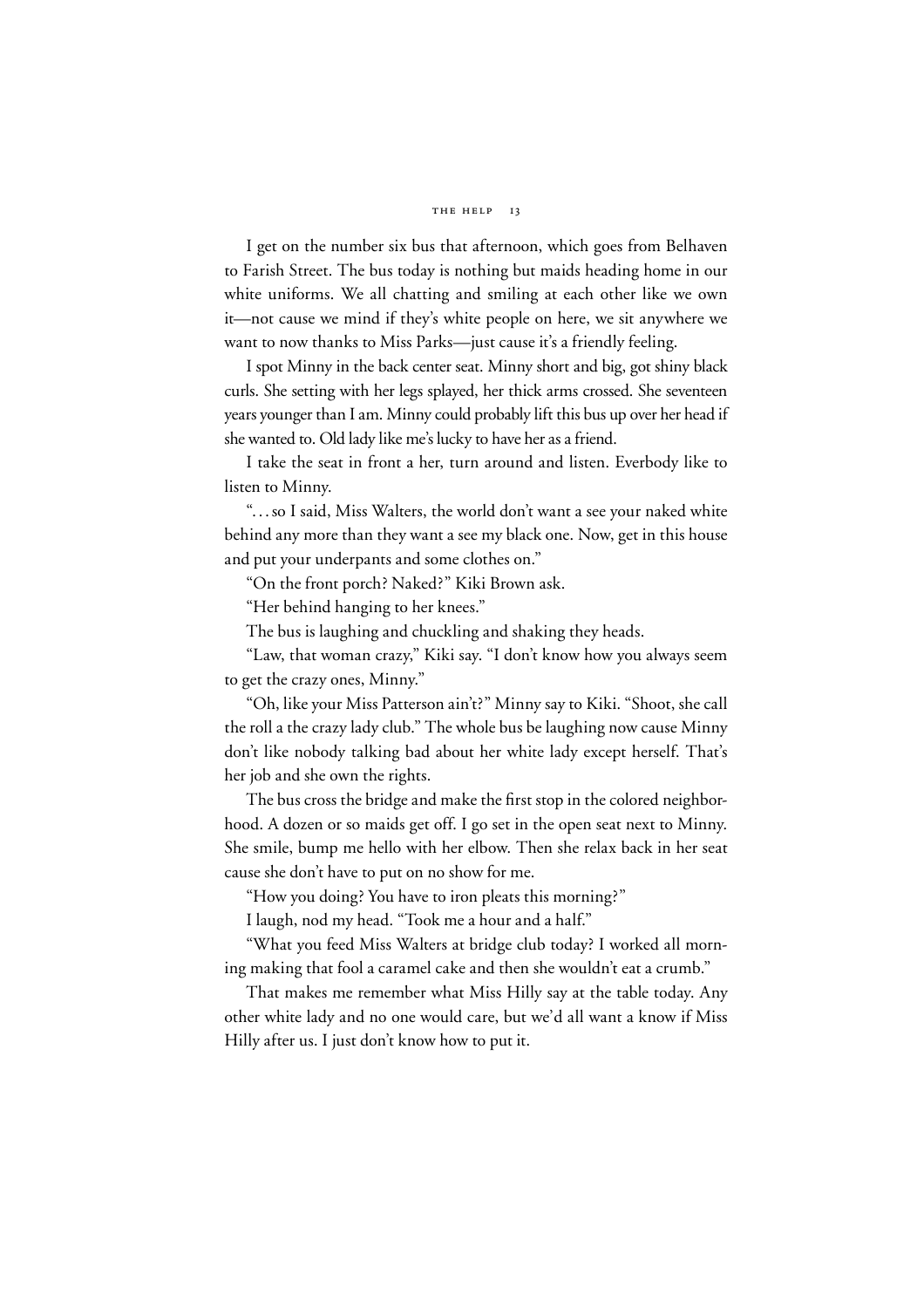I look out the window at the colored hospital go by, the fruit stand. "I think I heard Miss Hilly say something about that, bout her mama getting skinny." I say this careful as I can. "Say maybe she getting mal-nutritious."

Minny look at me. "She did, did she?" Just the name make her eyes narrow. "What else Miss Hilly say?"

I better just go on and say it. "I think she got her eye on you, Minny. Just . . . be extra careful around her."

"Miss Hilly ought to be extra careful around *me.* What she say, I can't cook? She say that old bag a bones ain't eating cause I can't feed her?" Minny stand up, throw her purse up on her arm.

"I'm sorry, Minny, I only told you so you stay out a her— "

"She ever say that to me, she gone get a piece a Minny for lunch." She huff down the steps.

I watch her through the window, stomping off toward her house. Miss Hilly ain't somebody to mess with. Law, maybe I should a just kept it to myself.

A couple mornings later, I get off the bus, walk the block to Miss Leefolt's house. Parked in front is a old lumber truck. They's two colored mens inside, one drinking a cup a coffee, the other asleep setting straight up. I go on past, into the kitchen.

Mister Raleigh Leefolt still at home this morning, which is rare. Whenever he here, he look like he just counting the minutes till he get to go back to his accounting job. Even on Saturday. But today he carrying on bout something.

"This is my damn house and I pay for what goddamn goes in it!" Mister Leefolt yell.

Miss Leefolt trying to keep up behind him with that smile that mean she ain't happy. I hide out in the washroom. It's been two days since the bathroom talk come up and I was hoping it was over. Mister Leefolt opens the back door to look at the truck setting there, slam it back close again.

"I put up with the new clothes, all the damn trips to New Orleans with your sorority sisters, but this takes the goddamn cake."

"But it'll increase the value of the house. Hilly said so!" I'm still in the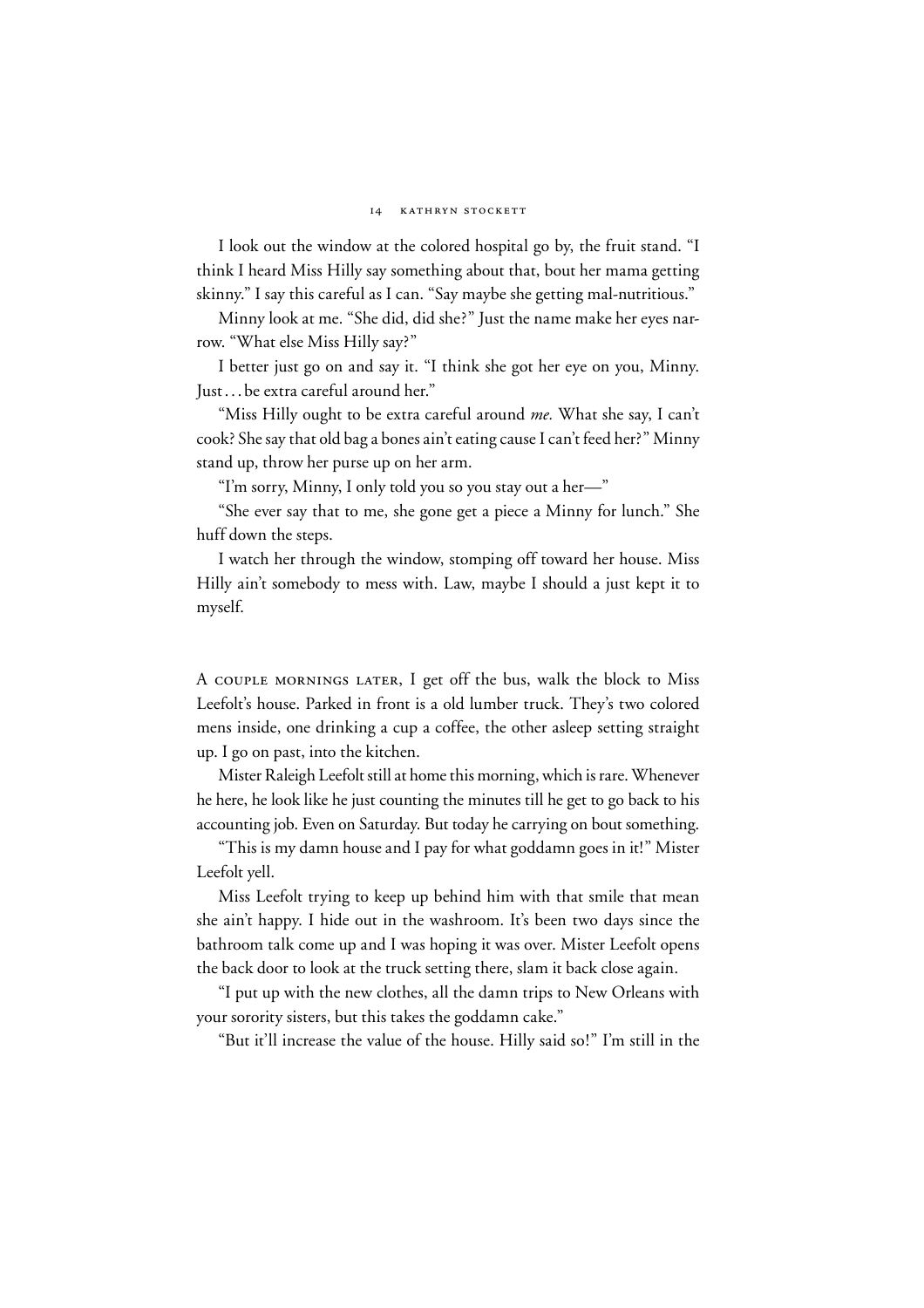washroom, but I can almost hear Miss Leefolt trying to keep that smile on her face.

"We can't afford it! And we do not take orders from the Holbrooks!"

Everthing get real quiet for a minute. Then I hear the *pap-pap* a little feetum pajamas.

" Da- dee?"

I come out the washroom and into the kitchen then cause Mae Mobley's my business.

Mister Leefolt already kneeling down to her. He's wearing a smile look like it's made out a rubber. "Guess what, honey?"

She smile back. She waiting for a good surprise.

"You're not going to college so your mama's friends don't have to use the same bathroom as the maid."

He stomp off and slam the door so hard it make Baby Girl blink.

Miss Leefolt look down at her, start shaking her finger. "Mae Mobley, you know you're not supposed to climb up out of your crib!"

Baby Girl, she looking at the door her daddy slammed, she looking at her mama frowning down at her. My baby, she swallowing it back, like she trying real hard not to cry.

I rush past Miss Leefolt, pick Baby Girl up. I whisper, "Let's go on in the living room and play with the talking toy. What that donkey say?"

"She keeps getting up. I put her back in bed three times this morning."

"Cause somebody needs changing. Whooooweeee."

Miss Leefolt tisk, say, "Well I didn't realize . . ." but she already staring out the window at the lumber truck.

I go on to the back, so mad I'm stomping. Baby Girl been in that bed since eight o'clock last night, a course she need changing! Miss Leefolt try to sit in twelve hours worth a bathroom mess without getting up!

I lay Baby Girl on the changing table, try to keep my mad inside. Baby Girl stare up at me while I take off her diaper. Then she reach out her little hand. She touch my mouth real soft.

"Mae Mo been bad," she say.

"No, baby, you ain't been bad," I say, smoothing her hair back. "You been good. Real good."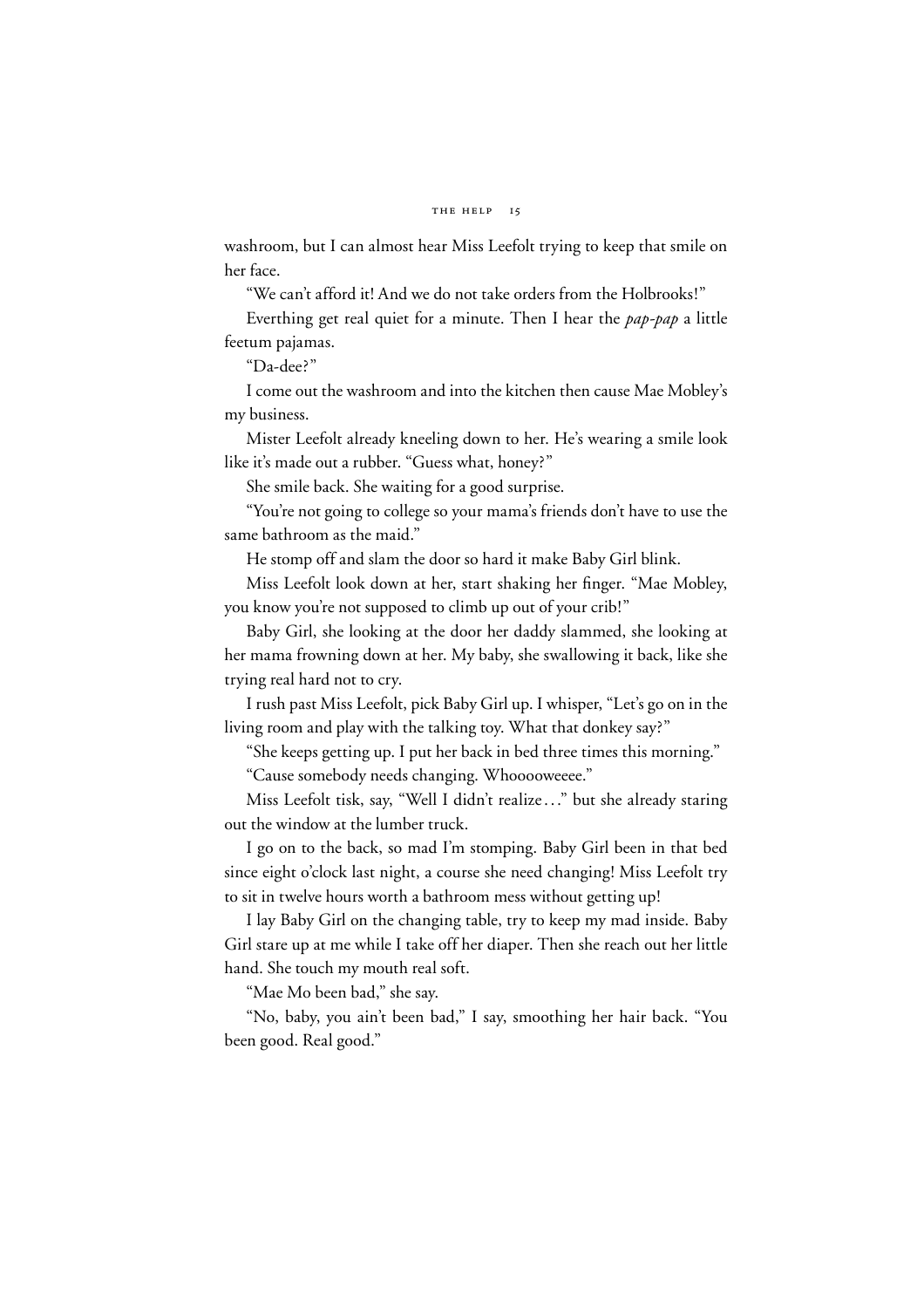. . .

I live on Gessum Avenue, where I been renting since 1942. You could say Gessum got a lot a personality. The houses all be small, but every front yard's different-some scrubby and grassless like a bald-headed old man. Others got azalea bushes and roses and thick green grass. My yard, I reckon it be somewhere in between.

I got a few red camellia bushes out front a the house. My grass be kind a spotty and I still got a big yellow mark where Treelore's pickup sat for three months after the accident. I ain't got no trees. But the backyard, now it looks like the Garden of Eden. That's where my next- door neighbor, Ida Peek, got her vegetable patch.

Ida ain't got no backyard to speak of what with all her husband's junk car engines and old refrigerators and tires. Stuff he say he gone fix but never do. So I tell Ida she come plant on my side. That way I don't have no mowing to tend to and she let me pick whatever I need, save me two or three dollars ever week. She put up what we don't eat, give me jars for the winter season. Good turnip greens, eggplant, okra by the bushel, all kind a gourds. I don't know how she keep them bugs out a her tomatoes, but she do. And they good.

That evening, it's raining hard outside. I pull out a jar a Ida Peek's cabbage and tomato, eat my last slice a leftover cornbread. Then I set down to look over my finances cause two things done happen: the bus gone up to fifteen cents a ride and my rent gone up to twenty-nine dollars a month. I work for Miss Leefolt eight to four, six days a week except Saturdays. I get paid forty-three dollars ever Friday, which come to \$172 a month. That means after I pay the light bill, the water bill, the gas bill, and the telephone bill, I got thirteen dollars and fifty cents a week left for my groceries, my clothes, getting my hair done, and tithing to the church. Not to mention the cost to mail these bills done gone up to a nickel. And my work shoes is so thin, they look like they starving to death. New pair cost seven dollars though, which means I'm on be eating cabbage and tomato till I turn into Br'er Rabbit. Thank the Lord for Ida Peek, else I be eating nothing.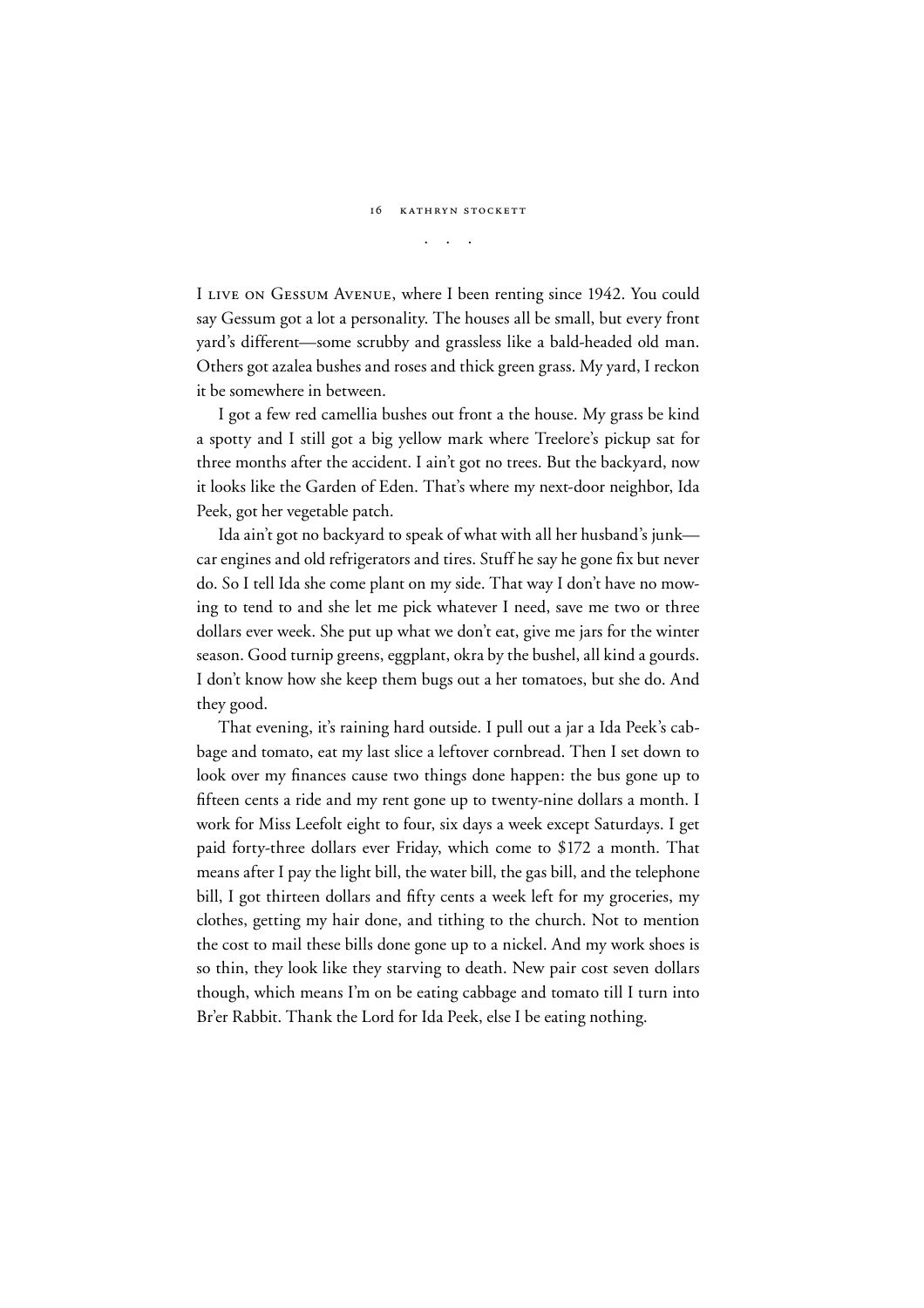My phone ring, making me jump. Before I can even say hello, I hear Minny. She working late tonight.

"Miss Hilly sending Miss Walters to the old lady home. I got to find myself a new job. And you know when she going? Next *week.*"

"Oh *no*, Minny."

"I been looking, call ten ladies today. Not even a speck a interest."

I am sorry to say I ain't surprised. "I ask Miss Leefolt first thing tomorrow do she know anybody need help."

"Hang on," Minny say. I hear old Miss Walter talking and Minny say, "What you think I am? A chauffeur? I ain't driving you to no country club in the pouring rain."

Sides stealing, worse thing you'n do for your career as a maid is have a smart mouth. Still, she such a good cook, sometimes it makes up for it.

"Don't you worry, Minny. We gone find you somebody deaf as a doeknob, just like Miss Walter."

"Miss Hilly been hinting around for me to come work for her."

"What?" I talk stern as I can: "Now you look a here, Minny, I support you myself fore I let you work for that evil lady."

"Who you think you talking to, Aibileen? A monkey? I might as well go work for the KKK. And you know I never take Yule May's job away."

"I'm sorry, Lordy me." I just get so nervous when it come to Miss Hilly. "I call Miss Caroline over on Honeysuckle, see if she know somebody. And I call Miss Ruth, she so nice it near bout break your heart. Used to clean up the house ever morning so I didn't have nothing to do but keep her company. Her husband died a the scarlet fever, mm-hmm."

"Thank you, A. Now come on, Miss Walters, eat up a little green bean for me." Minny say goodbye and hang up the phone.

THE NEXT MORNING, there that old green lumber truck is again. Banging's already started but Mister Leefolt ain't stomping around today. I guess he know he done lost this one before it even started.

Miss Leefolt setting at the kitchen table in her blue- quilt bathrobe talking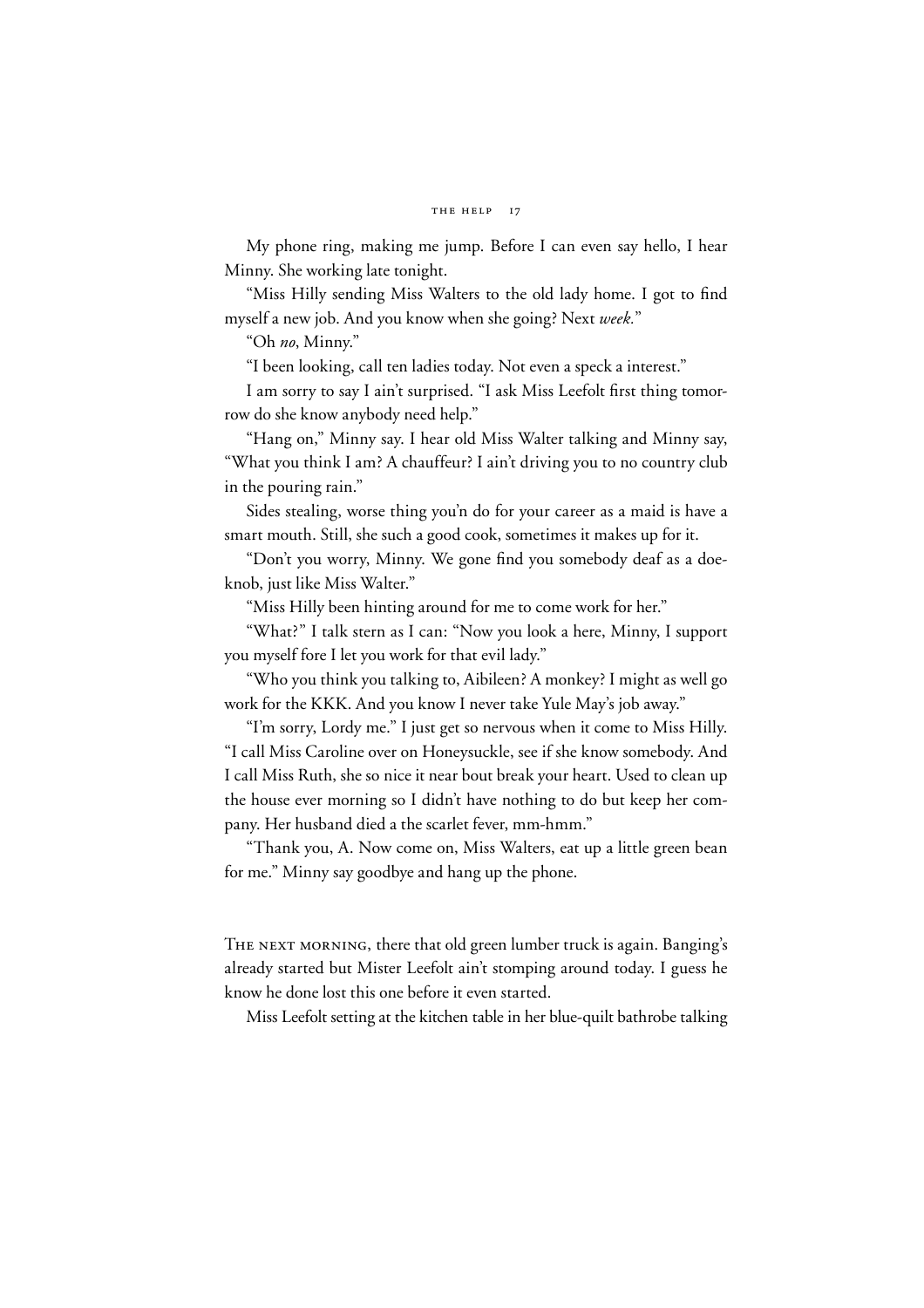on the telephone. Baby Girl's got red sticky all over her face, hanging on to her mama's knees trying to get her look at her.

"Morning, Baby Girl," I say.

"Mama! Mama!" she say, trying to crawl up in Miss Leefolt's lap.

"No, Mae Mobley." Miss Leefolt nudge her down. "Mama's on the telephone. Let Mama talk."

"Mama, pick up," Mae Mobley whine and reach out her arms to her mama. "Pick Mae Mo up."

"Hush," Miss Leefolt whisper.

I scoop Baby Girl up right quick and take her over to the sink, but she keep craning her neck around, whining, "Mama, *Mama*," trying to get her attention.

"Just like you told me to say it." Miss Leefolt nodding into the phone. "Someday when we move, it'll raise the value of the house."

"Come on, Baby Girl. Put your hands here, under the water."

But Baby Girl wriggling hard. I'm trying to get the soap on her fingers but she twisting and turning and she snake right out my arms. She run straight to her mama and stick out her chin and then she jerk the phone cord hard as she can. The receiver clatter out a Miss Leefolt's hand and hit the floor.

"Mae Mobley!" I say.

I rush to get her but Miss Leefolt get there first. Her lips is curled back from her teeth in a scary smile. Miss Leefolt slap Baby Girl on the back a her bare legs so hard I jump from the sting.

Then Miss Leefolt grab Mae Mobley by the arm, jerk it hard with ever word. "Don't you touch this phone again, Mae Mobley!" she say. "Aibileen, how many times do I have to tell you to keep her away from me when I am on the phone!"

"I'm sorry," I say and I pick up Mae Mobley, try to hug her to me, but she bawling and her face is red and she fighting me.

"Come on, Baby Girl, it's all right, everthing— "

Mae Mobley make an ugly face at me and then she rear back and *bowp*! She whack me right on the ear.

Miss Leefolt point at the door, yell, "Aibileen, you both just get *out*."

I carry her out the kitchen. I'm so mad at Miss Leefolt, I'm biting my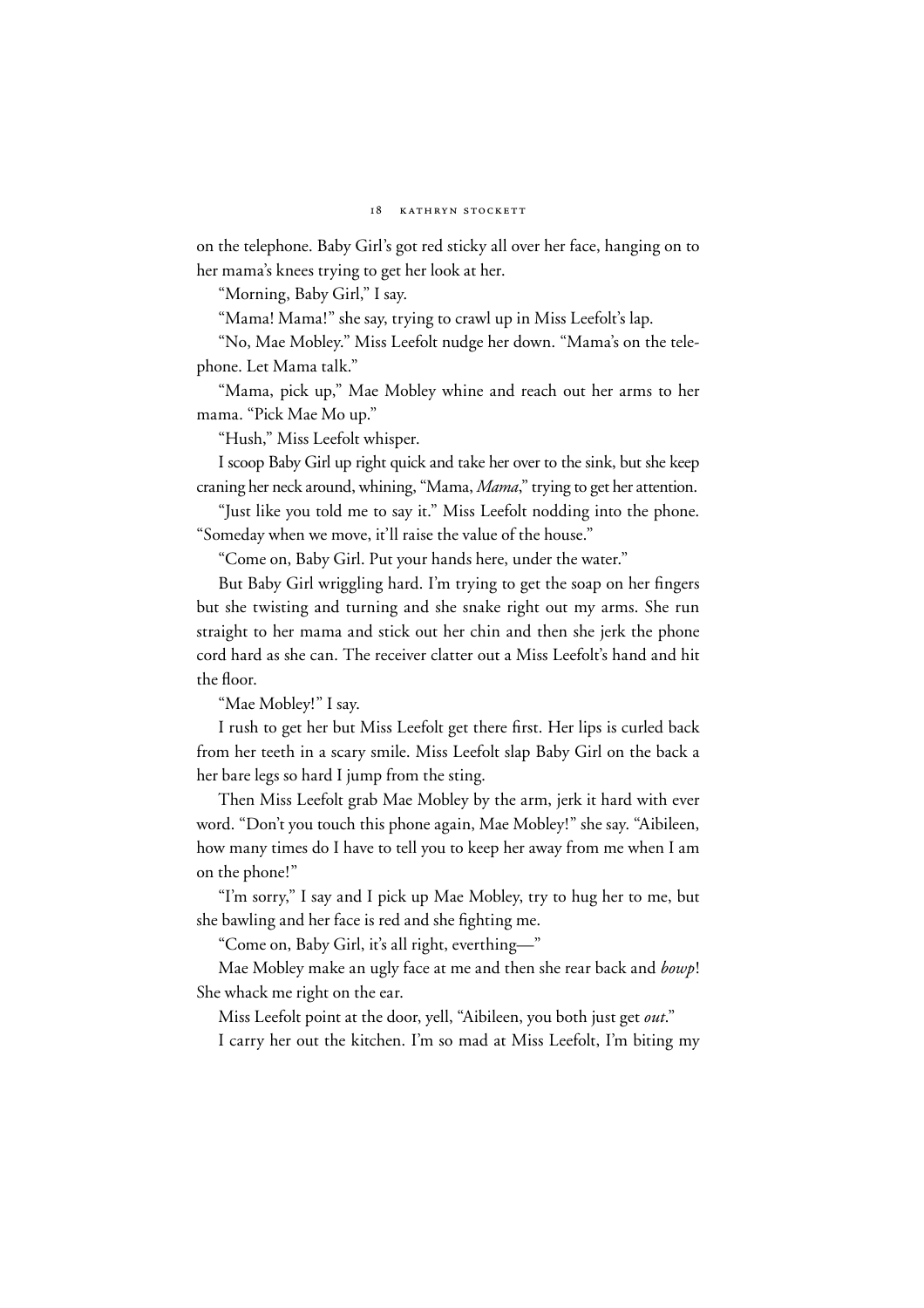tongue. If the fool would just pay her child some attention, this wouldn't happen! When we make it to Mae Mobley's room, I set in the rocking chair. She sob on my shoulder and I rub her back, glad she can't see the mad on my face. I don't want her to think it's at her.

"You okay, Baby Girl?" I whisper. My ear smarting from her little fist. I'm so glad she hit me instead a her mama, cause I don't know what that woman would a done to her. I look down and see red fingermarks on the back a her legs.

"I'm here, baby, Aibee's here," I rock and soothe, rock and soothe. But Baby Girl, she just cry and cry.

AROUND LUNCHTIME, when my stories come on tee-vee, it gets quiet out in the carport. Mae Mobley's in my lap helping me string the beans. She still kind a fussy from this morning. I reckon I am too, but I done pushed it down to a place where I don't have to worry with it.

We go in the kitchen and I fix her baloney sandwich. In the driveway, the workmen is setting in they truck, eating they own lunches. I'm glad for the peace. I smile over at Baby Girl, give her a strawberry, so grateful I was here during the trouble with her mama. I hate to think what would a happen if I wasn't. She stuff the strawberry in her mouth, smile back. I think she feel it too.

Miss Leefolt ain't here so I think about calling Minny at Miss Walter, see if she found any work yet. But before I get around to it, they's a knock on the back door. I open it to see one a the workmen standing there. He real old. Got coveralls on over a white collar shirt.

"Hidee, ma'am. Trouble you for some water?" he ask. I don't recognize him. Must live somewhere south a town.

"Sho nuff," I say.

I go get a paper cup from the cupboard. It's got happy birthday balloons on it from when Mae Mobley turn two. I know Miss Leefolt don't want me giving him one a the glasses.

He drink it in one long swallow and hand me the cup back. His face be real tired. Kind a lonesome in the eyes.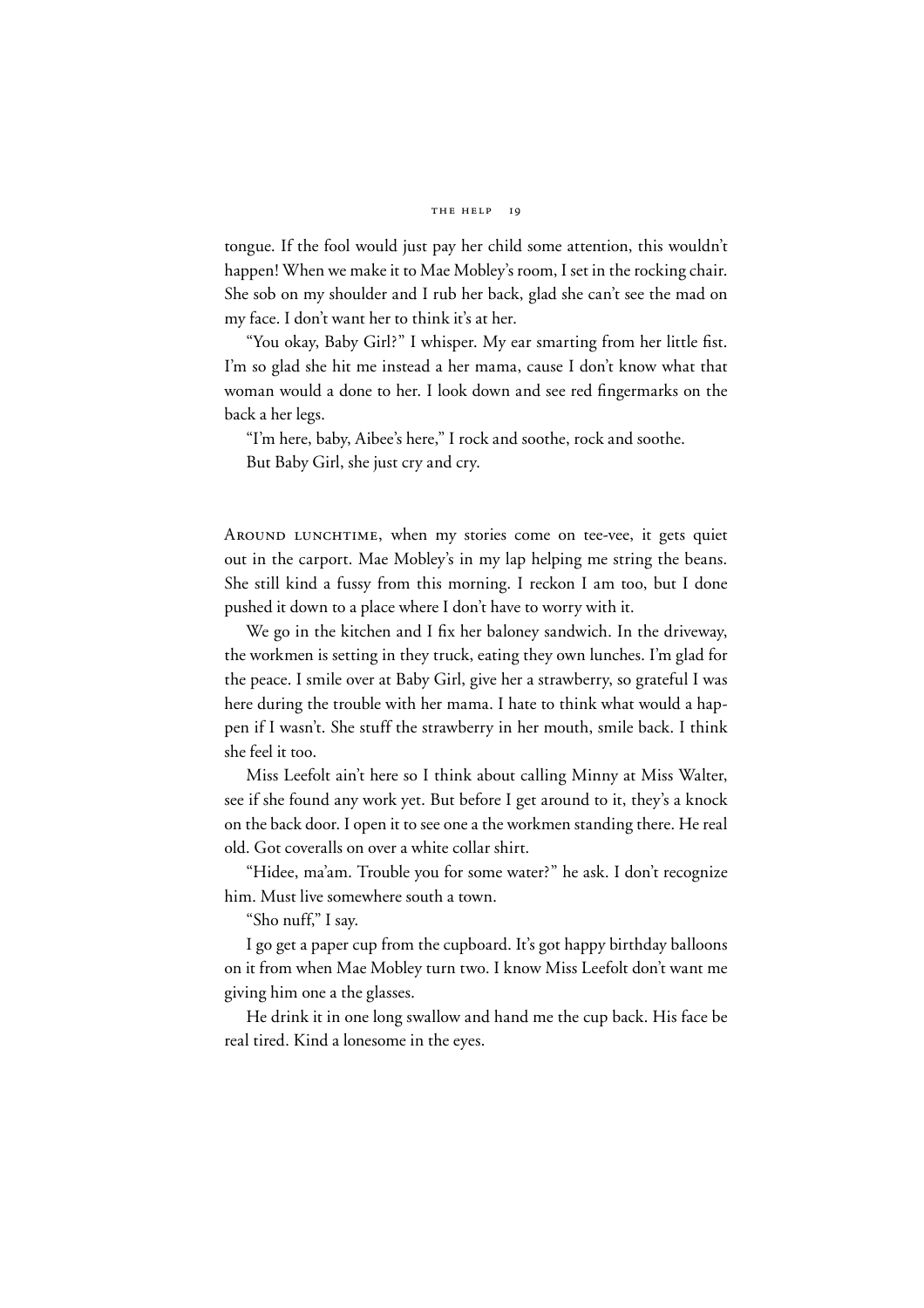"How y'all coming along?" I ask.

"It's work," he say. "Still ain't no water to it. Reckon we run a pipe out yonder from the road."

"Other fella need a drink?" I ask.

"Be mighty nice." He nod and I go get his friend a little funny- looking cup too, fill it up from the sink.

He don't take it to his partner right away.

"Beg a pardon," he say, "but where . . ." He stand there a minute, look down at his feet. "Where might I go to make water?"

He look up and I look at him and for a minute we just be looking. I mean, it's one a them funny things. Not the ha-ha funny but the funny where you be thinking: Huh. Here we is with two in the house and one being built and they still ain't no place for this man to do his business.

"Well . . ." I ain't never been in this position before. The young'un, Robert, who do the yard ever two weeks, I guess he go fore he come over. But this fella, he a old man. Got heavy wrinkled hands. Seventy years a worry done put so many lines in his face, he like a roadmap.

"I spec you gone have to go in the bushes, back a the house," I hear myself say, but I wish it weren't me. "Dog's back there, but he won't bother you."

"Alright then," he say. "Thank ya."

I watch him walk back real slow with the cup a water for his partner.

The banging and the digging go on the rest a the afternoon.

ALL THE NEXT DAY LONG, they's hammering and digging going on in the front yard. I don't ask Miss Leefolt no questions about it and Miss Leefolt don't offer no explanation. She just peer out the back door ever hour to see what's going on.

Three o'clock the racket stops and the mens get in they truck and leave. Miss Leefolt, she watch em drive off, let out a big sigh. Then she get in her car and go do whatever it is she do when she ain't nervous bout a couple a colored mens hanging round her house.

After while, the phone ring.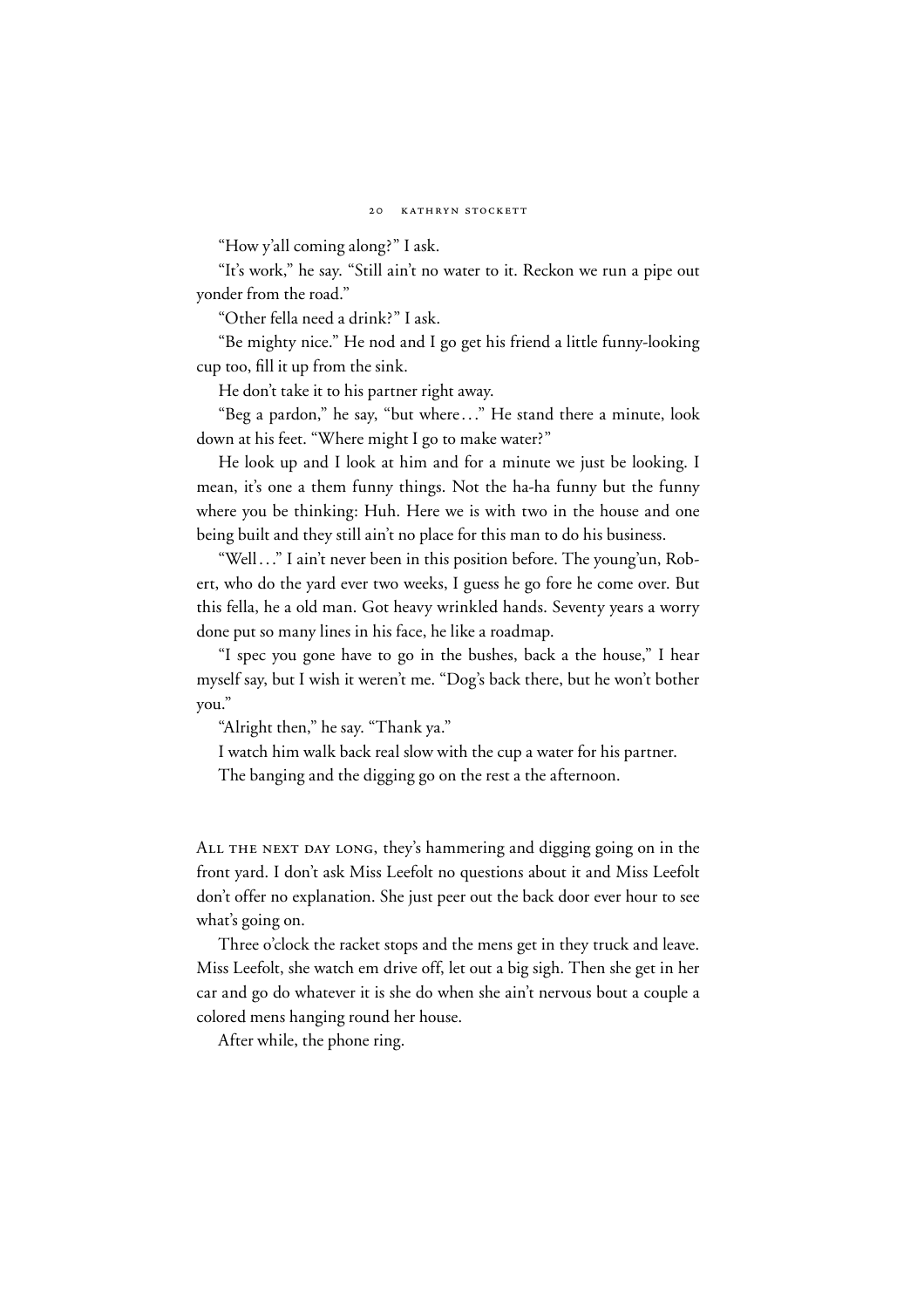"Miss Leef— "

"She telling everbody in town I'm stealing! That's why I can't get no work! That witch done turned me into the Smart- Mouthed Criminal Maid a Hinds County!"

"Hold on, Minny, get your breath— "

"Before work this morning, I go to the Renfroes' over on Sycamore and Miss Renfroe near bout chase me off the property. Say Miss Hilly told her about me, everbody know I stole a candelabra from Miss Walters!"

I can hear the grip she got on the phone, sound like she trying to crush it in her hand. I hear Kindra holler and I wonder why Minny already home. She usually don't leave work till four.

"I ain't done nothing but feed that old woman good food and look after her!"

"Minny, I know you honest. God know you honest."

Her voice dip down, like bees on a comb. "When I walk into Miss Walters', Miss Hilly be there and she try to give me twenty dollars. She say, 'Take it. I know you need it,' and I bout spit in her face. But I didn't. No sir." She start making this panting noise, she say, "I did *worse*."

"What you did?"

"I ain't telling. I ain't telling nobody about that pie. But I give her what she deserve!" She wailing now and I feel a real cold fear. Ain't no game crossing Miss Hilly. "I ain't never gone get no work again, Leroy gone kill me . . ."

Kindra gets to crying in the background. Minny hang up without even saying goodbye. I don't know what she talking about a pie. But Law, knowing Minny, it could not have been good.

THAT NIGHT, I pick me a poke salad and a tomato out a Ida's garden. I fry up some ham, make a little gravy for my biscuit. My wig been brushed out and put up, got my pink rollers in, already sprayed the Good Nuff on my hair. I been worried all afternoon, thinking bout Minny. I got to put it out a my mind if I'm on get some sleep tonight.

I set at my table to eat, turn on the kitchen radio. Little Stevie Wonder's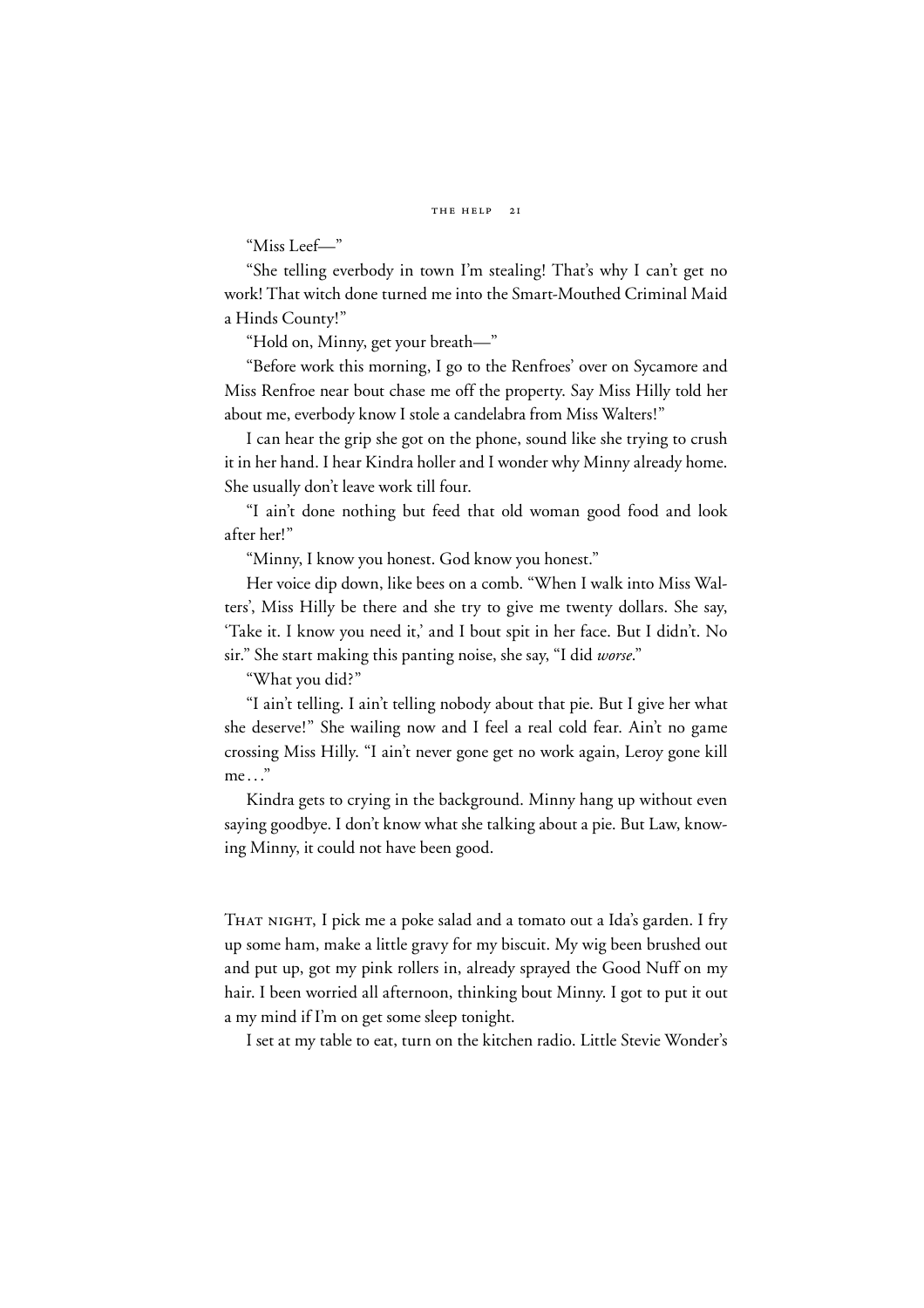singing "Fingertips." Being colored ain't nothing on that boy. He twelve years old, blind, and got a hit on the radio. When he done, I skip over Pastor Green playing his sermon and stop on WBLA. They play the juke joint blues.

I like them smoky, liquor- drinking sounds when it get dark. Makes me feel like my whole house is full a people. I can almost see em, swaying here in my kitchen, dancing to the blues. When I turn off the ceiling light, I pretend we at The Raven. They's little tables with red- covered lights. It's May or June and warm. My man Clyde flash me his white-toothed smile and say *Honey, you want you a drink?* And I say, *Black Mary straight up* and then I get to laughing at myself, setting in my kitchen having this daydream, cause the raciest thing I ever take is the purple Nehi.

Memphis Minny get to singing on the radio how lean meat won't fry, which is about how the love don't last. Time to time, I think I might find myself another man, one from my church. Problem is, much as I love the Lord, church-going man never do all that much for me. Kind a man I like ain't the kind that stays around when he done spending all you money. I made that mistake twenty years ago. When my husband Clyde left me for that no-count hussy up on Farish Street, one they call Cocoa, I figured I better shut the door for good on that kind a business.

A cat get to screeching outside and bring me back to my cold kitchen. I turn the radio off and the light back on, fish my prayer book out my purse. My prayer book is just a blue notepad I pick up at the Ben Franklin store. I use a pencil so I can erase till I get it right. I been writing my prayers since I was in junior high. When I tell my seventh-grade teacher I ain't coming back to school cause I got to help out my mama, Miss Ross just about cried.

"You're the smartest one in the class, Aibileen," she say. "And the only way you're going to keep sharp is to read *and write* every day."

So I started writing my prayers down instead a saying em. But nobody's called me smart since.

I turn the pages a my prayer book to see who I got tonight. A few times this week, I thought about maybe putting Miss Skeeter on my list. I'm not real sure why. She always nice when she come over. It makes me nervous,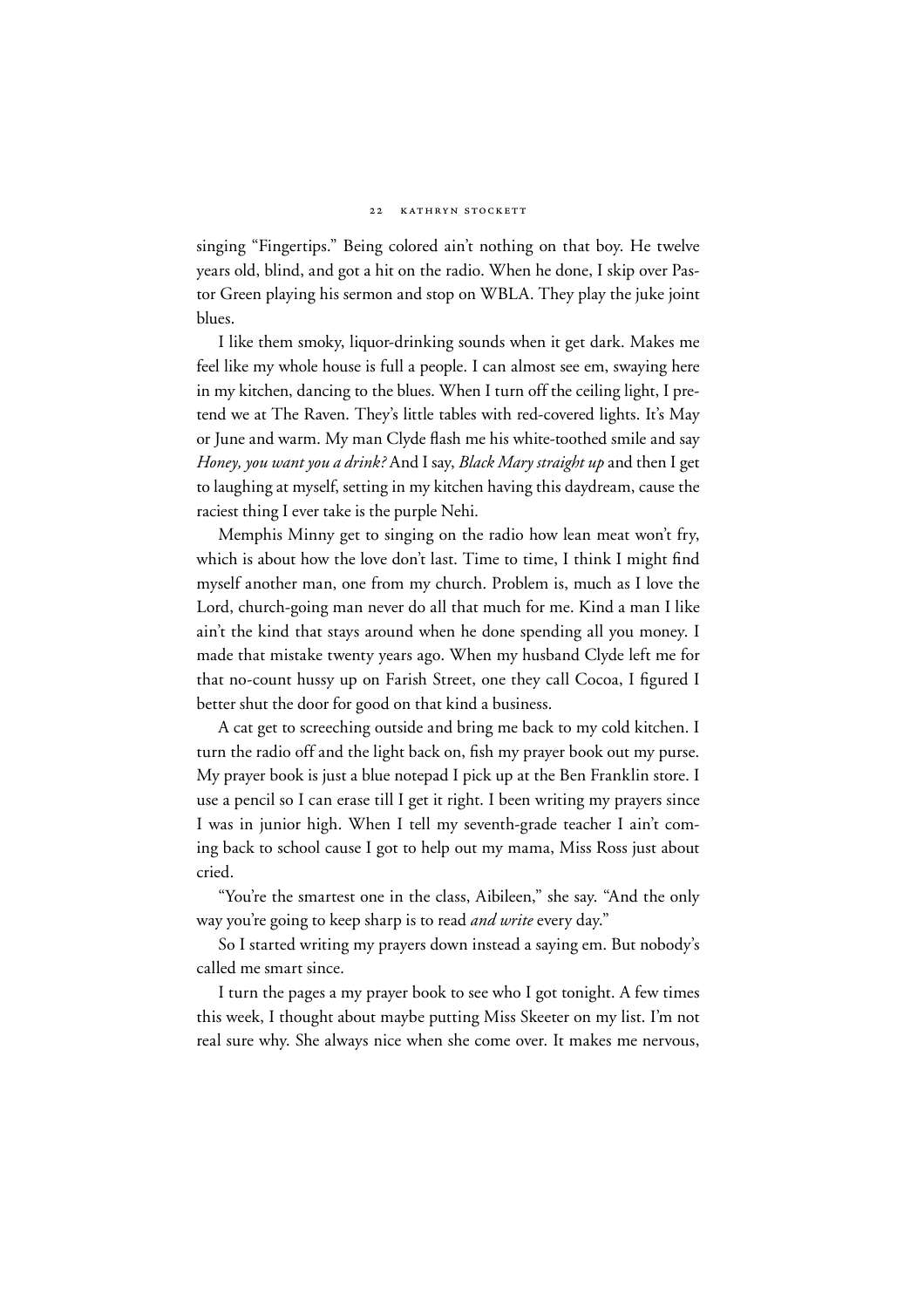but I can't help but wonder what she was gone ask me in Miss Leefolt's kitchen, about do I want to change things. Not to mention her asking me the whereabouts a Constantine, her maid growing up. I know what happen between Constantine and Miss Skeeter's mama and ain't no way I'm on tell her that story.

The thing is though, if I start praying for Miss Skeeter, I know that conversation gone continue the next time I see her. And the next and the next. Cause that's the way prayer do. It's like electricity, it keeps things going. And the bathroom situation, it just ain't something I really want to discuss.

I scan down my prayer list. My Mae Mobley got the number one rung, then they's Fanny Lou at church, ailing from the rheumatism. My sisters Inez and Mable in Port Gibson that got eighteen kids between em and six with the flu. When the list be thin, I slip in that old stinky white fella that live behind the feed store, the one lost his mind from drinking the shoe polish. But the list be pretty full tonight.

And look a there who else I done put on this list. Bertrina Bessemer a all people! Everbody know Bertrina and me don't take to each other ever since she call me a nigga fool for marrying Clyde umpteen years ago.

"Minny," I say last Sunday, "why Bertrina ask *me* to pray for her?"

We walking home from the one o'clock service. Minny say, "Rumor is you got some kind a power prayer, gets better results than just the regular variety."

"Say what?"

"Eudora Green, when she broke her hip, went on your list, up walking in a week. Isaiah fell off the cotton truck, on your prayer list that night, back to work the next day."

Hearing this made me think about how I didn't even get the chance to pray for Treelore. Maybe that's why God took him so fast. He didn't want a have to argue with me.

"Snuff Washington," Minny say, "Lolly Jackson— heck, Lolly go on your list and two days later she pop up from her wheelchair like she touched Jesus. Everbody in Hinds County know about that one."

"But that ain't me," I say. "That's just prayer."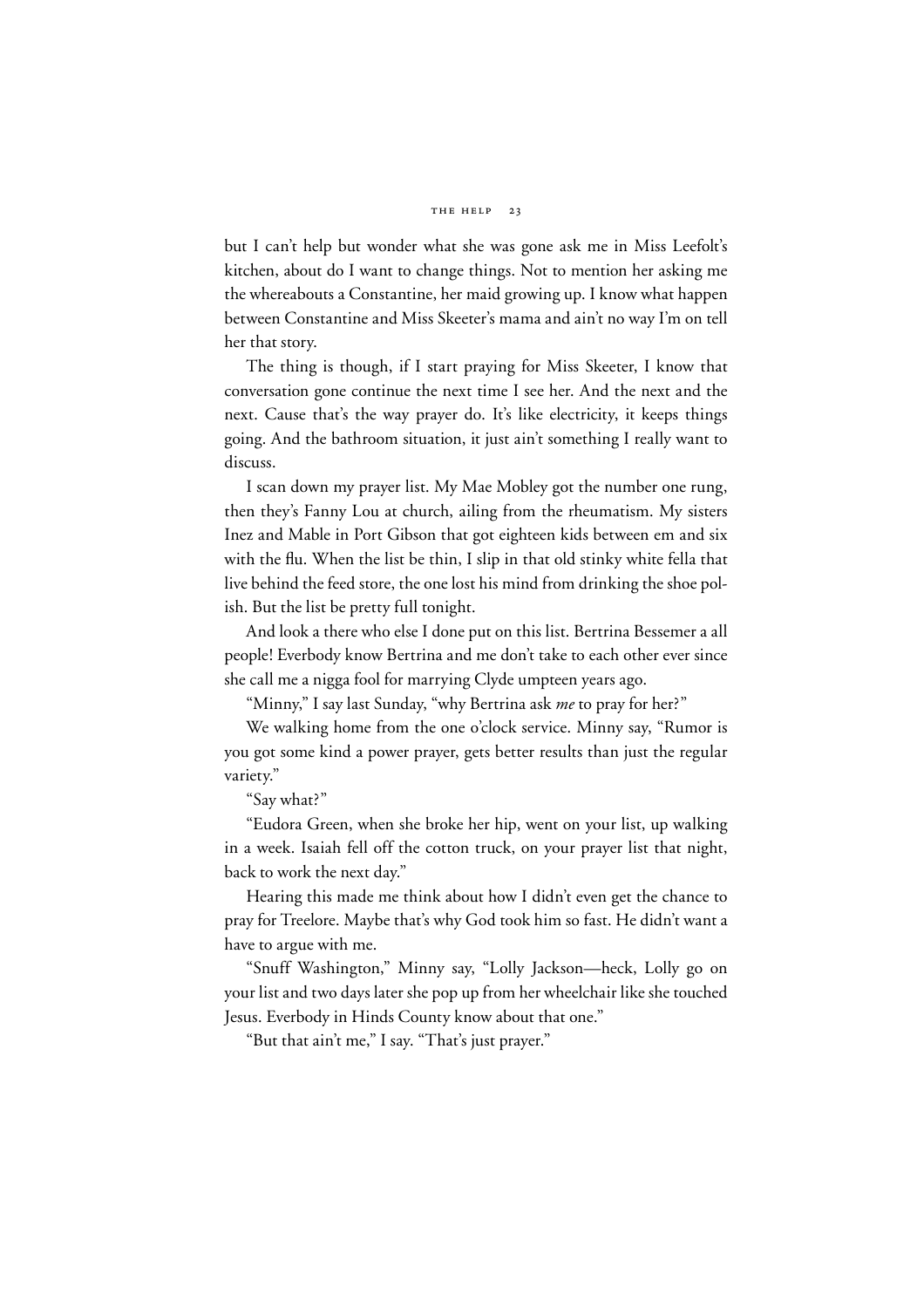"But Bertrina— " Minny get to laughing, say, "You know Cocoa, the one Clyde run off with?"

"Phhh. You know I never forget her."

"Week after Clyde left you, I heard that Cocoa wake up to her cootchie spoilt like a rotten oyster. Didn't get better for three months. Bertrina, she good friends with Cocoa. She *know* your prayer works."

My mouth drop open. Why she never tell me this before? "You saying people think I got the black magic?"

"I knew it make you worry if I told you. They just think you got a better connection than most. We all on a party line to God, but you, you setting right in his ear."

My teapot start fussing on the stove, bringing me back to real life. Law, I reckon I just go ahead and put Miss Skeeter on the list, but how come, I don't know. Which reminds me a what I don't want a think about, that Miss Leefolt's building me a bathroom cause she think I'm diseased. And Miss Skeeter asking don't I want to change things, like changing Jackson, Mississippi, gone be like changing a lightbulb.

I'm STRINGING BEANS in Miss Leefolt's kitchen and the phone rings. I'm hoping it's Minny to say she found something. I done called everbody I ever waited on and they all told me the same thing: "We ain't hiring." But what they really mean is: "We ain't hiring *Minny*."

Even though Minny already had her last day a work three days ago, Miss Walter call Minny in secret last night, ask her to come in today cause the house feel too empty, what with most the furniture already taken away by Miss Hilly. I still don't know what happen with Minny and Miss Hilly. I reckon I don't really want to know.

"Leefolt residence."

"Um, hi. This is . . ." The lady stop, clear her throat. "Hello. May I . . . may I please speak to Elizabeth Leer-folt?"

"Miss Leefolt ain't home right now. May I take a message?"

"Oh," she say, like she got all excited over nothing.

"May I ask who calling?"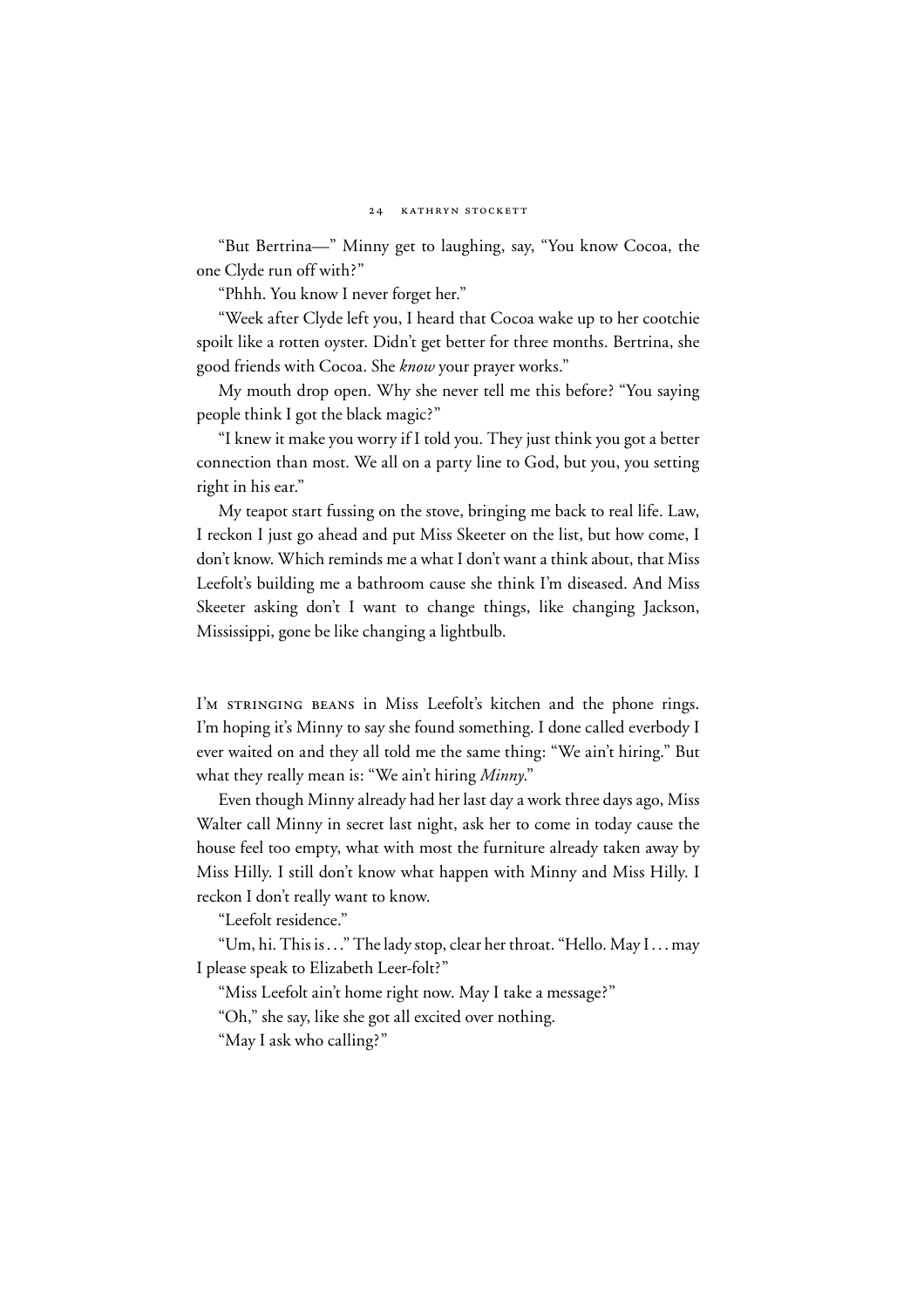"This is . . . Celia Foote. My husband gave me this number here and I don't know Elizabeth, but . . . well, he said she knows all about the Children's Benefit and the Ladies League." I know this name, but I can't quite place it. This woman talk like she from so deep in the country she got corn growing in her shoes. Her voice is sweet though, high- pitch. Still, she don't sound like the ladies round here do.

"I give her your message," I say. "What's your number?"

"I'm kind of new here and, well, that's not true, I've been here a pretty good stretch, gosh, over a year now. I just don't really know anybody. I don't ... get out too much."

She clear her throat again and I'm wondering why she telling me all this. I'm the maid, she ain't gone win no friends talking to me.

"I was thinking maybe I could help out with the Children's Benefit from home," she say.

I remember then who she is. She the one Miss Hilly and Miss Leefolt always talking trash on cause she marry Miss Hilly's old boyfriend.

"I give her the message. What you say your number is again?"

"Oh, but I'm fixing to scoot off to the grocery store. Oh, maybe I should sit and wait."

"She don't reach you, she leave a message with your help."

"I don't have any help. In fact, I was planning on asking her about that too, if she could pass along the name of somebody good."

"You looking for help?"

"I'm in a stitch trying to find somebody to come all the way out to Madison County."

Well, what do you know. "I know somebody real good. She known for her cooking and she look after you kids too. She even got her own car to drive out to you house."

"Oh, well . . . I'd still like to talk to Elizabeth about it. Did I already tell you my number?"

"No ma'am," I sigh. "Go head." Miss Leefolt never gone recommend Minny, not with all a Miss Hilly's lies.

She say, "It's Missus Johnny Foote and it's Emerson two-sixty-sixoh- nine."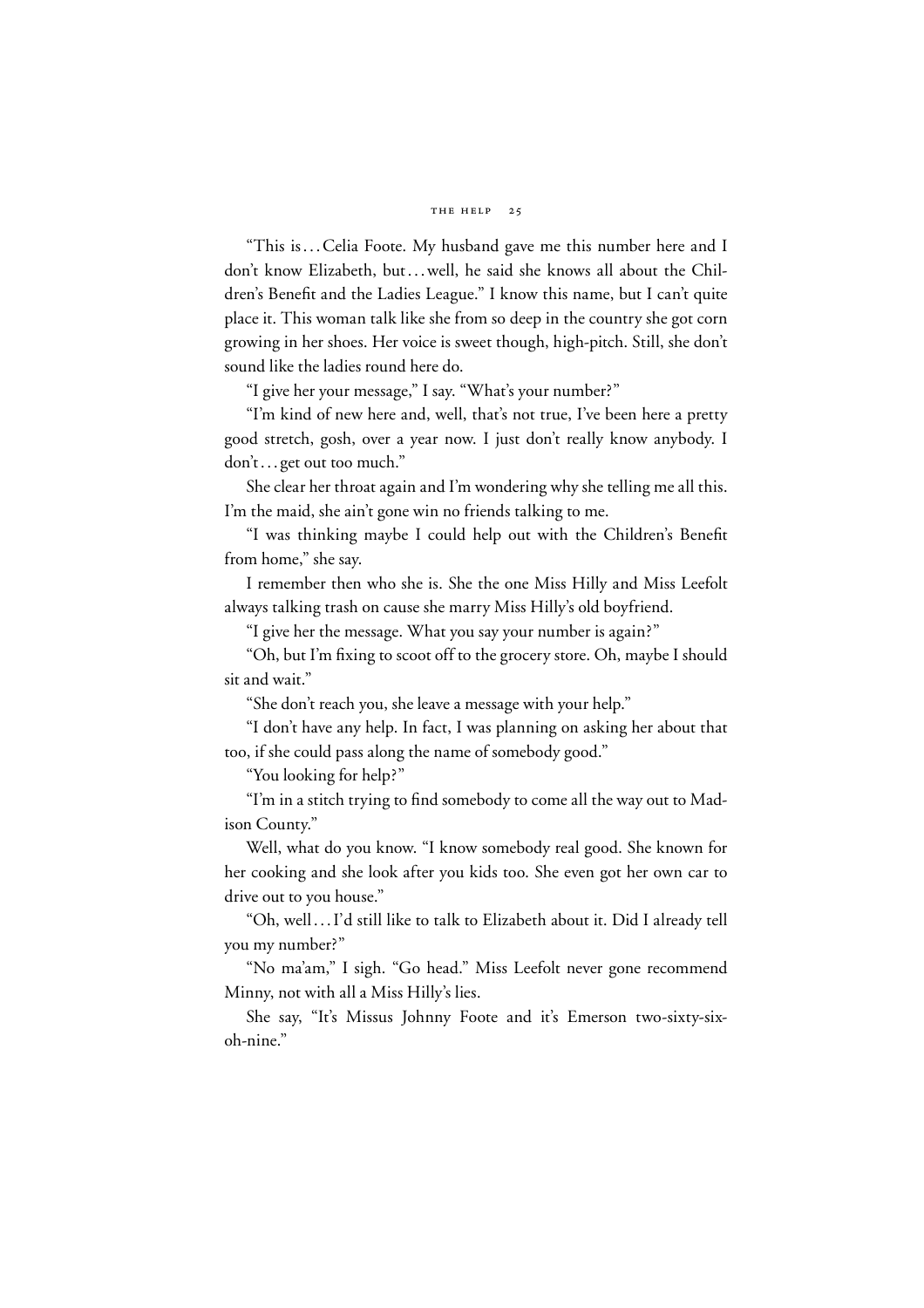Just in case I say, "And her name is Minny, she at Lakewood eight-fourfour-three-two. You got that?"

Baby Girl tug on my dress, say, "Tum-my hurt," and she rubbing her belly.

I get an idea. I say, "Hold on, what's that Miss Leefolt? Uh-huh, I tell her." I put the phone back to my mouth and say, "Miss Celia, Miss Leefolt just walk in and she say she ain't feeling good but for you to go on and call Minny. She say she call you if she be needing help with the Benefit."

"Oh! Tell her I said thank you. And I sure do hope she gets to feeling better. And to call me up anytime."

"That's Minny Jackson at Lakewood eight-four-four-three-two. Hang on, what's that?" I get a cookie and give it to Mae Mobley, feel nothing but delight at the devil in me. I am lying and I don't even care.

I tell Miss Celia Foote, "She say don't tell nobody bout her tip on Minny, cause all her friends want a hire her and they be real upset if they find out she give her to somebody else."

"I won't tell her secret if she won't tell mine. I don't want my husband to know I'm hiring a maid."

Well, if that ain't perfect then I don't know what is.

Soon as we hang up, I dial Minny quick as I can. But just as I do, Miss Leefolt walk in the door.

This a real predicament, see. I gave this Miss Celia woman Minny's number at home, but Minny working today cause Miss Walter lonely. So when she call, Leroy gone give her Miss Walter number cause he a fool. If Miss Walter answer the phone when Miss Celia call, then the whole jig is up. Miss Walter gone tell this woman everthing Miss Hilly been spreading around. I got to get to Minny or Leroy before all this happen.

Miss Leefolt head back to her bedroom and, just like I figured, the first thing she do is tie up the phone. First she call Miss Hilly. Then she call the hairdresser. Then she call the store about a wedding present, talking, talking, talking. Soon as she hang up, she come out and ask what they having for supper this week. I pull out the notebook and go down the list. No, she don't want pork chops. She trying to get her husband to reduce. She want skillet steak and green salad. And how many calories do I spec them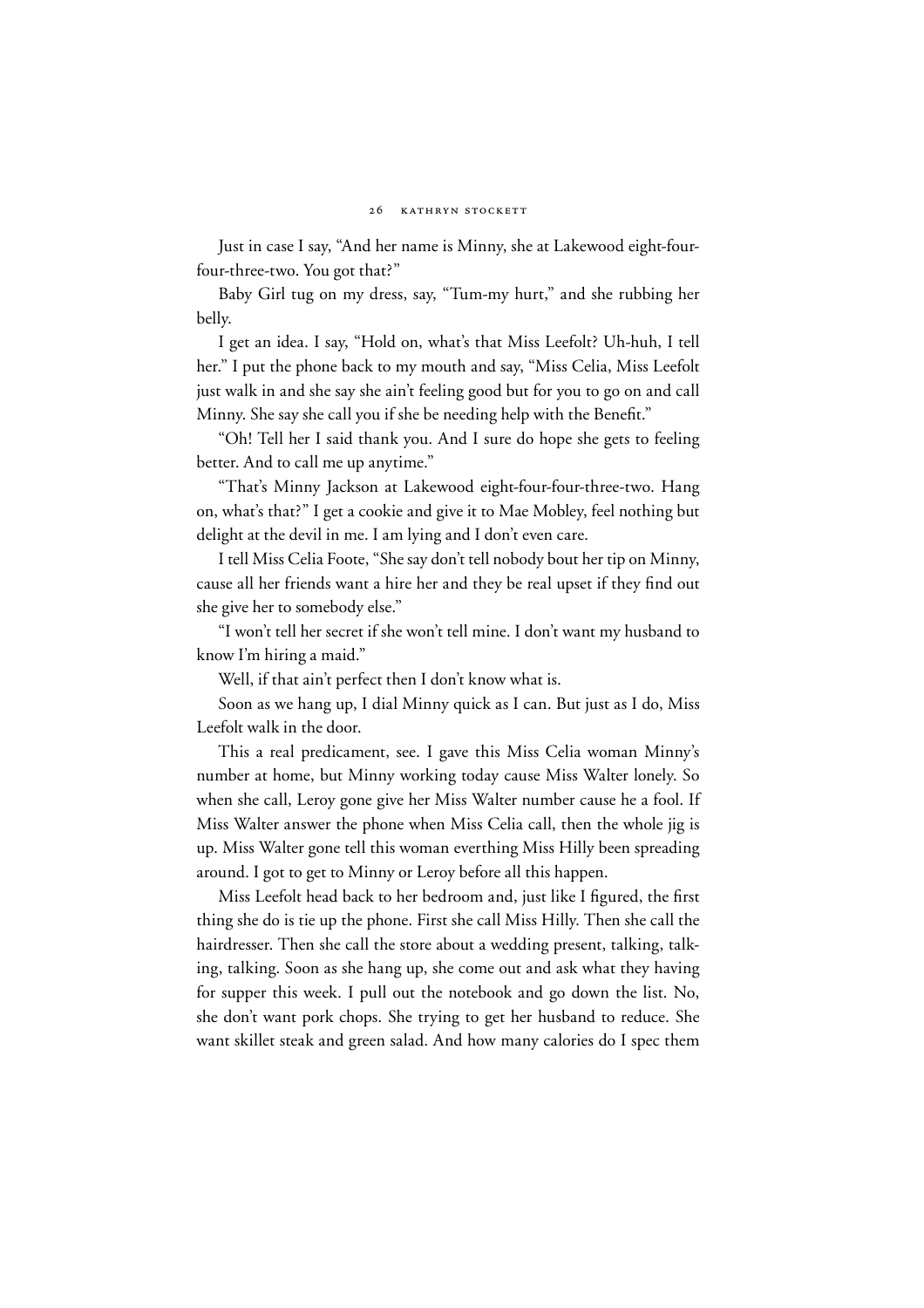meringue thingies have? And don't give no more cookies to Mae Mobley cause she too fat and— and— and—

Law! For a woman who ain't said nothing to me but do this and use that bathroom, all a sudden she talking to me like I'm her best friend. Mae Mobley's dancing a hot-foot jig trying to get her mama to notice her. And just when Miss Leefolt about to bend down to pay her some attention, whoops! Miss Leefolt run out the door cause she forgot she got a errand to run and a blooming hour done passed already.

I can't make my fingers go round that dial fast enough.

"Minny! I got a job lined up. But you got to get to the phone— "

"She already call." Minny's voice is flat. "Leroy give her the number."

"So Miss Walter answer it," I say.

"Deaf as doo- doo and all a sudden it's like a miracle from God, she hear the phone ringing. I'm going in and out a the kitchen, not paying attention, but at the end I hear my name. Then Leroy call and I know that's what it was." Minny sound wore out, and she the kind that don't ever get tired.

"Well. Maybe Miss Walter didn't tell her them lies Miss Hilly started. You never know." But even I ain't fool enough to believe this.

"Even if she didn't, Miss Walters know all about how I got back at Miss Hilly. You don't know about the Terrible Awful Thing I did. I don't ever want you to know. I'm sure Miss Walters tell this woman I'm nothing short a the devil hisself." Her voice sound eerie. Like she a record player going too slow.

"I'm sorry. I wish I could a called you earlier so you could pick up that phone."

"You done what you can. Nothing nobody can do for me now."

"I be praying for you."

"Thank you," she say, and then her voice break down. "And I thank you for trying to help me."

We hang up and I go to mopping. The sound a Minny's voice scare me.

She always been a strong woman, always fighting. After Treelore died, she carry supper over to me ever night for three months straight. And ever day she say, "Nuh-uh, you ain't leaving me on this sorry earth without you," but I tell you, I was sure enough thinking about it.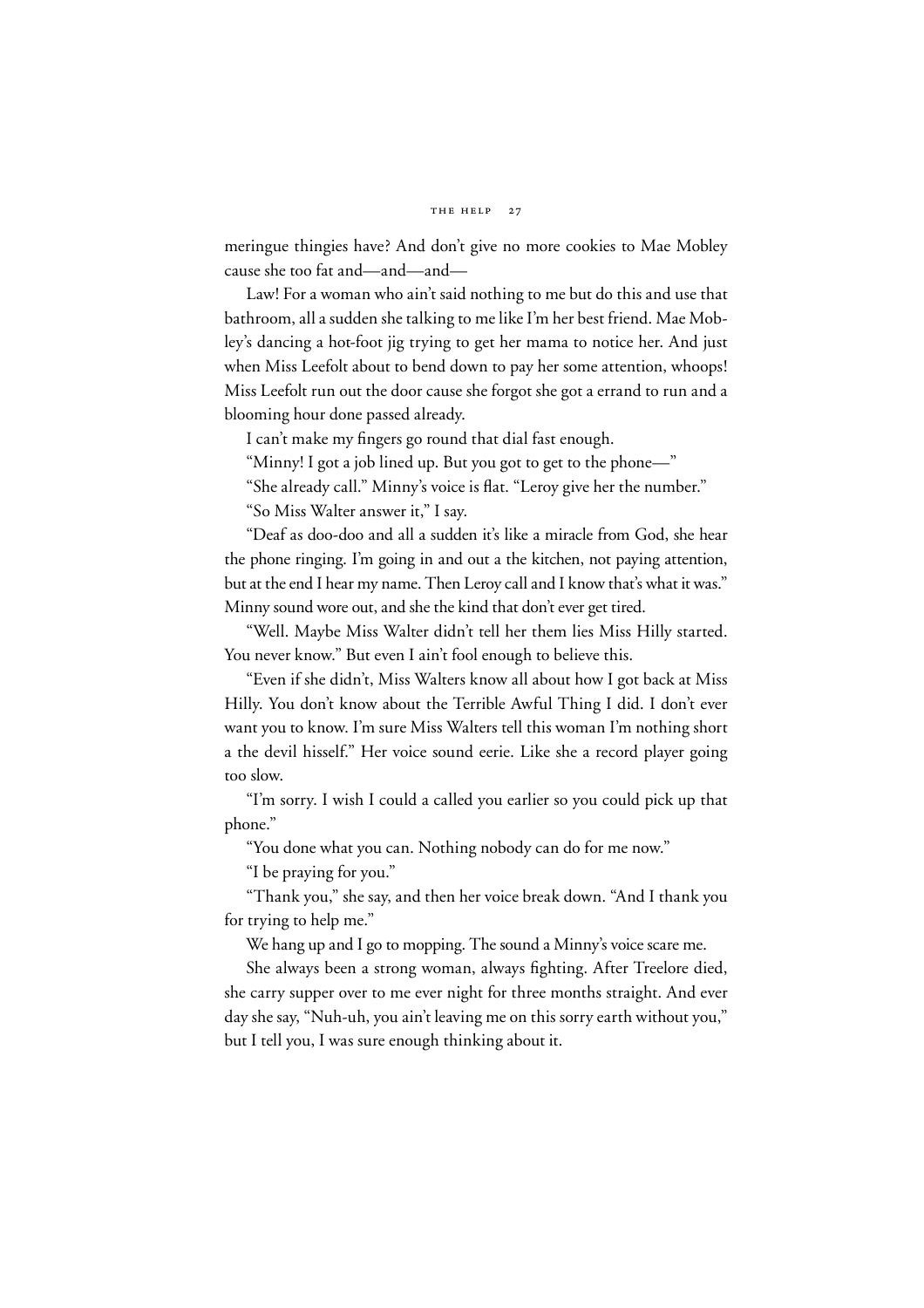I already had the rope tied when Minny found it. The coil was Treelore's, from back when he doing a science project with pulleys and rings. I don't know if I's gone use it, knowing it's a sin against God, but I wasn't in my right mind. Minny, though, she don't ask no questions about it, just pull it out from under the bed, put it in the can, take it to the street. When she come back in, she brush her hands together like she cleaning things up as usual. She all business, that Minny. But now, she sound bad. I got a mind to check under her bed tonight.

I put down the bucket a Sunshine cleaner them ladies is always smiling about on the tee-vee. I got to set down. Mae Mobley come up holding her tummy, say, "Make it not hurt."

She lay her face on my leg. I smooth her hair down over and over till she practically purring, feeling the love in my hand. And I think about all my friends, what they done for me. What they do ever day for the white women they waiting on. That pain in Minny's voice. Treelore dead in the ground. I look down at Baby Girl, who I know, deep down, I can't keep from turning out like her mama. And all of it together roll on top a me. I close my eyes, say the Lord's prayer to myself. But it don't make me feel any better.

Law help me, but something's gone have to be done.

Baby Girl hug on my legs all afternoon to where I bout fall over a few times. I don't mind. Miss Leefolt ain't said nothing to me or Mae Mobley since this morning. Been working so busy on that sewing machine in her bedroom. Trying to cover up something else she don't like the look of in the house.

After while me and Mae Mobley go in the regular living room. I got a load a Mister Leefolt's shirts to iron and after this I'm on get a pot roast going. I cleaned the bathrooms already, got the sheets changed, the rugs vacuumed. I always try to finish up early so me and Baby Girl can set together and play.

Miss Leefolt come in and watch me ironing. She do that sometimes. Frown and look. Then she smile real quick when I glance up. Pat up the back a her hair, trying to make it puffy.

"Aibileen, I have a surprise for you."

She smiling big now. She don't have no teeth showing, just a lip smile,